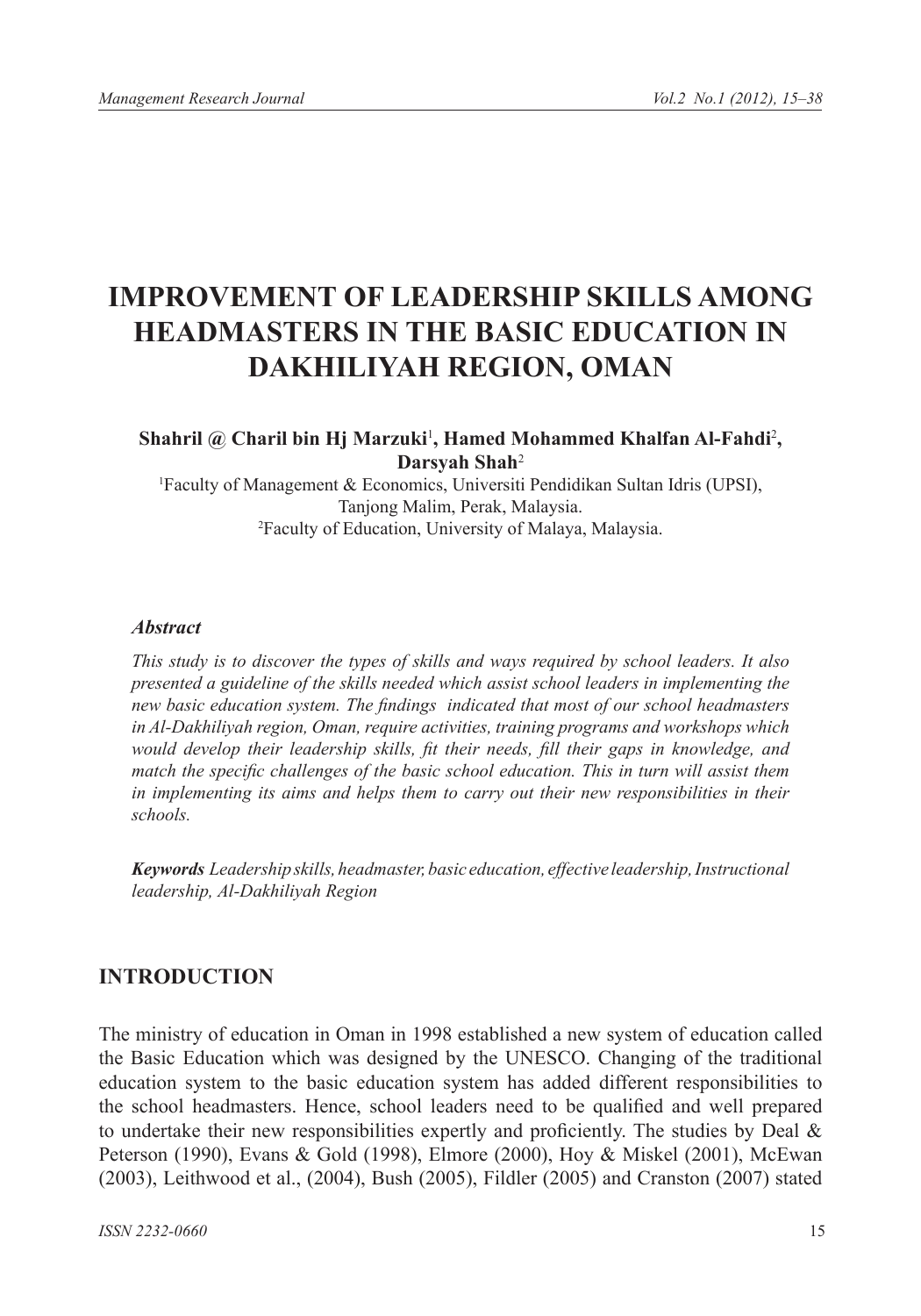that, in order for school leaders to obtain and maintain a strategic advantage, they must have good skills such as leading skills, decision making, self management, budget and financial management, and communication skills. For the new changes, more emphasis is now being placed on the leadership of our school in Oman. For effective educational reform, Al- Ghassani (2003) in her study, about leaders in Omani schools, suggested that the school leaders in Oman might need different skills to help them to implement the new basic education system. Moreover, as an experienced person in the school systems, the researcher noticed that some leaders could not cope with the new education system and proposed some training, programs and guidance in order for them to gain more educational skills which will help them to implement the new basic education.

## **Theoritical Framework**

Successful leadership is not the result of simply obtaining a position, but rather possessing the knowledge and understanding of successful leadership skills along with the personal ability to effectively implement those skills. Hence, "School leaders need impressive skills to provide effective leadership in our diverse school environments" (The New York State Board of Regents, The New York State Education Department, 2003). Leadership crafted a definition of the knowledge and skills required of school leaders that forms the foundation for leadership development. In Figure 1, the theoretical framework was developed by the researcher. It contains different types of skills, knowledge and traits that might help our school leadership toward their performance development which was adapted from McEwan (2003), Hoy & Miskel (2005), Yukl (2006), and Allan (2007). It shows that the independent variables - leadership, self management, decision making, communication and so on which make up the process of skills and traits of effective leadership. The dependent variable is the way these skills increase the effectiveness of the leadership skills.

## **Research Questions**

This study aims to seek answers to the following research questions.

- 1. What type of skills are needed to qualify school headmasters in implementing the new system of basic education?
- 2. Are there any significant differences in skills needed towards implementing the basic education system between headmasters and head mistresses?
- 3. Are there any significant difference in skills needed towards implementing the new system of education based on the experiences of school headmasters in basic education?
- 4. What type of difficulties are faced by school headmasters in implementing the basic education?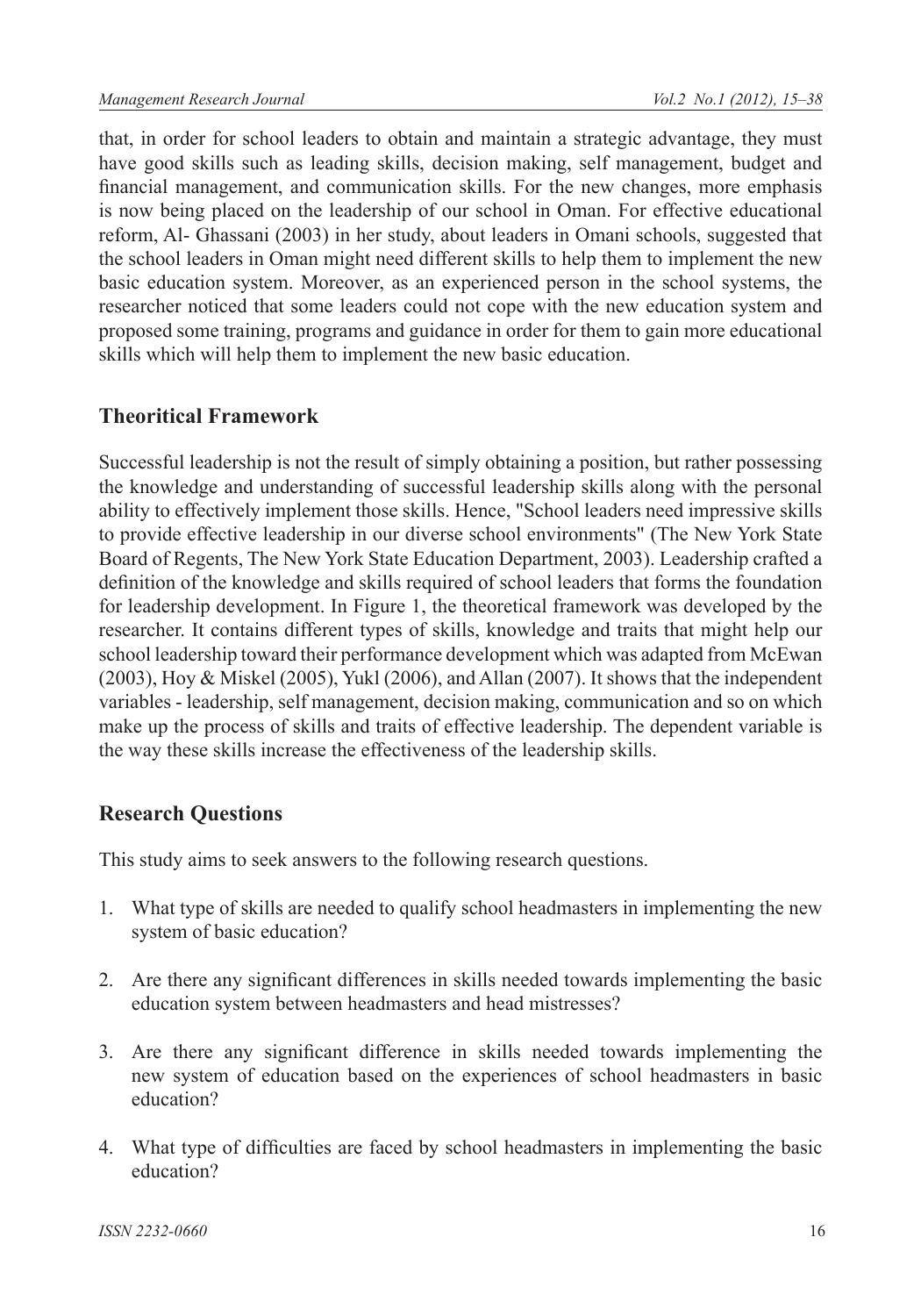5. What type of activities or in-service programs do school headmasters need to further develop their leadership skills to fulfil their needs in basic education?



**Figure 1** Theoritical Framework of the Study *Source: McEwan (2003), Hoy & Miskel (2005), Yukl (2006), Alan (2007).*

This study, therefore, aims to discover what type of skills and ways required by school headmasters in Al-Dakhiliyah Region, Oman in adopting the new system of education (Basic Education), and to present a guideline of the skills needed which might assist them in implementing its aims and help them to carry out their responsibilities in their schools.

## **LITERATURE REVIEW**

## **Leadership and Characteristic of Leadership**

Educational literature states that leadership is a process by which a person influences others to accomplish an objective and directs the organization in a way that makes it more cohesive and coherent. Morphet et al., (1982), Hoy and Miskel, (2005), and Bush (2006)," Moreover, leaders carry out this process by applying their leadership attributes, such as beliefs, values, ethics, character, knowledge, and skills. Although your position as a manager, supervisor, lead,… etc, which will give you the authority to accomplish certain tasks and objectives in the organization, this power does not make you a leader, but it might simply makes you the boss. Leadership differs in that it makes the followers want to achieve high goals, rather than simply bossing people around."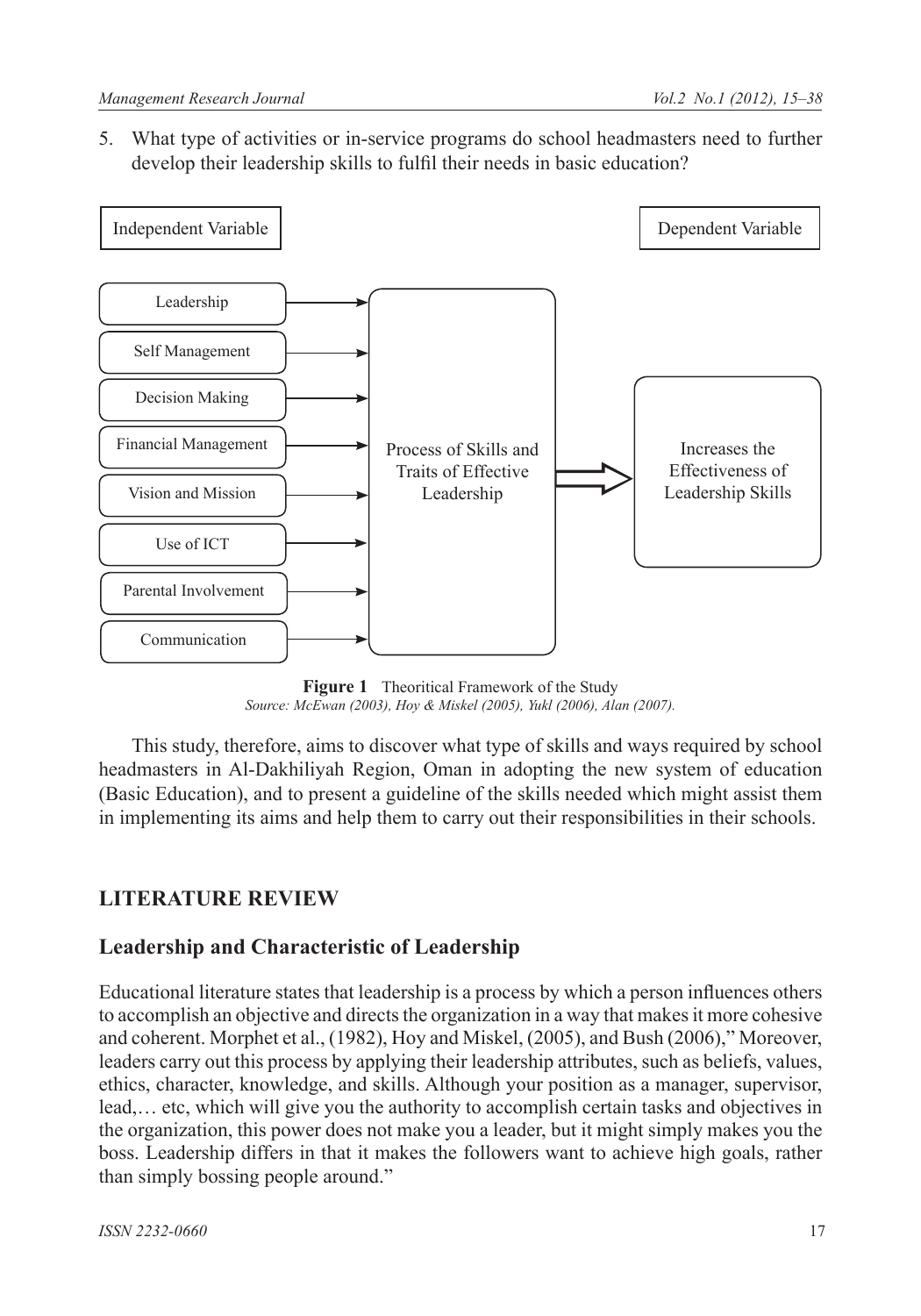In the school situation leadership plays a vital role in setting the direction for successful schools, but existing knowledge on the best ways to prepare and develop highly qualified candidates is sparse. Therefore, throughout the years, there have been many leadership style theories identified. Furthermore, in common vocabulary, leadership describes the traits and behaviors of people whom we admire because of their ability to bring people together to achieve a shared objective. Leadership is also used to identify formal positions of authority (specialized role view) and the informal influence that seems to naturally occur in any kind of social group by any one at any time (shared influence view). Further, successful leadership is not the result of simply obtaining a position, but rather possessing the knowledge and understanding of successful leadership skills along with the personal ability to effectively implement those skills. As well as, (Gray et al, (1999) cited in Reynolds; (2006)) suggested eight important characteristics and areas in determining good leadership. The first refers to headmaster should develop a limited number of well organized and defined goals and communicating them to all school constituency.

A second characteristic of effective leadership has been noted as ensuring that others are related in the process, or a participative approach. This in the researcher's opinion refer to, that the good school headmaster who always involve his or her administrative staff and the teachers in the school plans and decisions making. Mortimore et al., (1988) noted that the importance of involving the deputy headmaster in the life of the school and in the taking of decisions. Rutter et al., (1979), furthermore, noted the importance of ensuring that all teachers felt represented and that their views had been taken into account. Furthermore, another particular importance is likely to be the headmaster's motivation and use of a senior management team, and work with departmental heads, whose role as middle managers is of crucial importance in determining school outcomes (Sammons et al., 1997). As well, Teddlie and Stringfield, (1993) noted that sharing of academic leadership with colleagues in the school and in his or her society was also a good characteristic of the effective headmaster.

A third characteristic, as Reynolds (2006), of effective leadership is the exhibiting of what is called, in the United States, instructional leadership. In part this is related to the belief of the headmaster that instruction is the purpose of the school (Levine and Lezotte, 1990), For example, in the United Kingdom, Instructional leadership is shown by a concern with teaching, pupil learning and the operation of the classroom or learning level. Another component, of effective leadership involves direct intervention in school life through the frequent, personal monitoring of staff performance. Focusing on the importance of academic goals and educational processes is another characteristic, Reynolds (2006), where an academic in education emphasis, has been shown to be core correlates of effective leadership. Another characteristic is that motivating staff to have high expectations for students is associated with a staff group who themselves have high expectations of what it is possible for them to achieve from the headmaster. The final characteristic for good leadership, mentioned by Reynolds (2006), is using monitoring and evaluation systems at school level to manage school effectively. This might refer that good headmaster could monitor his or her school and at the same time evaluate the school development. Murphy's (1990) review concluded, aptly, that effective leaders practice a wide variety of monitoring behavior.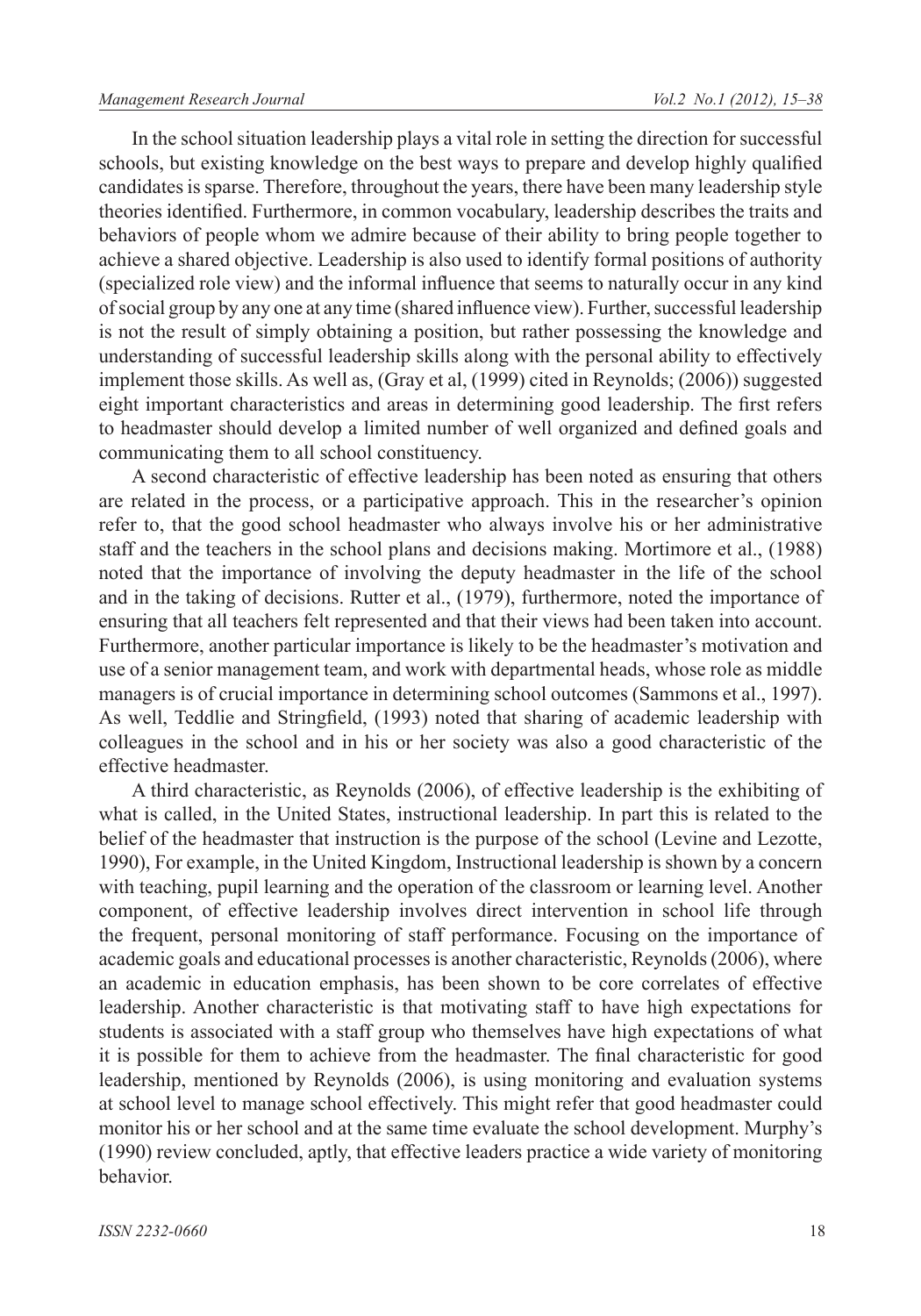#### **The Skills Required for the Schools' Headmasters**

Principals or headmasters and other key school leaders should help teachers and other stakeholders build effective work teams by developing new organizational structures and creating a shared mission and vision which focuses on authentic student learning (Fullan, 2001; Yukl, 2002). Today's school environments, as mentioned by The New York State Board of Regents and The New York State Education Department (2003), have become more complex and diverse where all children are expected to learn and where high learning standards set the vision of educational success for all students. In a rapidly changing and more technologically oriented society, students will need to acquire the knowledge and skills that will help them achieve success in school and in life. The evolving nature of school environments has placed new demands on educational leaders. Where knowledge of school management, finance, legal issues and state mandates were once the primary focus for the preparation of school leaders, education reform, thus, has created an urgent need for a strong emphasis on development of instructional leadership skills to promote good teaching and high level learning.

Furthermore, school leaders must recognize and assume a shared responsibility not only for students' intellectual and educational development, but also for their personal, social, emotional, and physical development. The increasing diversity of school communities places a premium on school leaders who can create a vision of success for all students, and use their skills in communication, collaboration and community building to ensure that the vision becomes a reality, Karen (1996), and Sukor and Yong (2005). Therefore, the school headmaster plays a vital role in setting the direction for successful schools, but, existing knowledge on the best ways to prepare and develop highly qualified candidates is explicitly sparse. Good leadership skills are the behaviors that allow him or her to get the results, after, while at the same time positively motivating their followers. Now while this may sound like an easy rule to follow, but, in practice it is not all that simple (Fullan, 2001; Yukl, 2002). Furthermore the different types of skills such as decision making, self management, financial management, vision mission, human resource management, the use of ICT, and communication skill are described.

Decision making refers to the ability to plan, solve problem and make decisions (Evans & Gold, 1998; cited in Al-Ghassani, 2003). Whereas, Hoy and Miskel (2005) illustrate that, leadership by principals at the building level is necessary for effective staff participation in decision making. The principal in his or her should make sure that teachers and staff feel comfortable by providing an open trusting school climate. A general theory of administration must include principles of organization that will ensure correct decision making, just as it must include principles that will ensure effective action (Hoy & Miskel, 2005).

The self management, as many writers, indicate is an art worth developing aspect of our school headmaster where they can develop their career, but not easily achieved without different skills and practical intelligence ability to know how things work and to make things work. Thus, Evan and Gold (1998) point out that self management is the ability to plan and to organize the daily own work effectively. Moreover, an effective school headmaster, Al-Ghassani (2003), in her study stated that self management need different planning skills with regards to the resources and the time; where an effective school headmaster always starts by setting up plans and develops them according to his or her school needs and circumstances.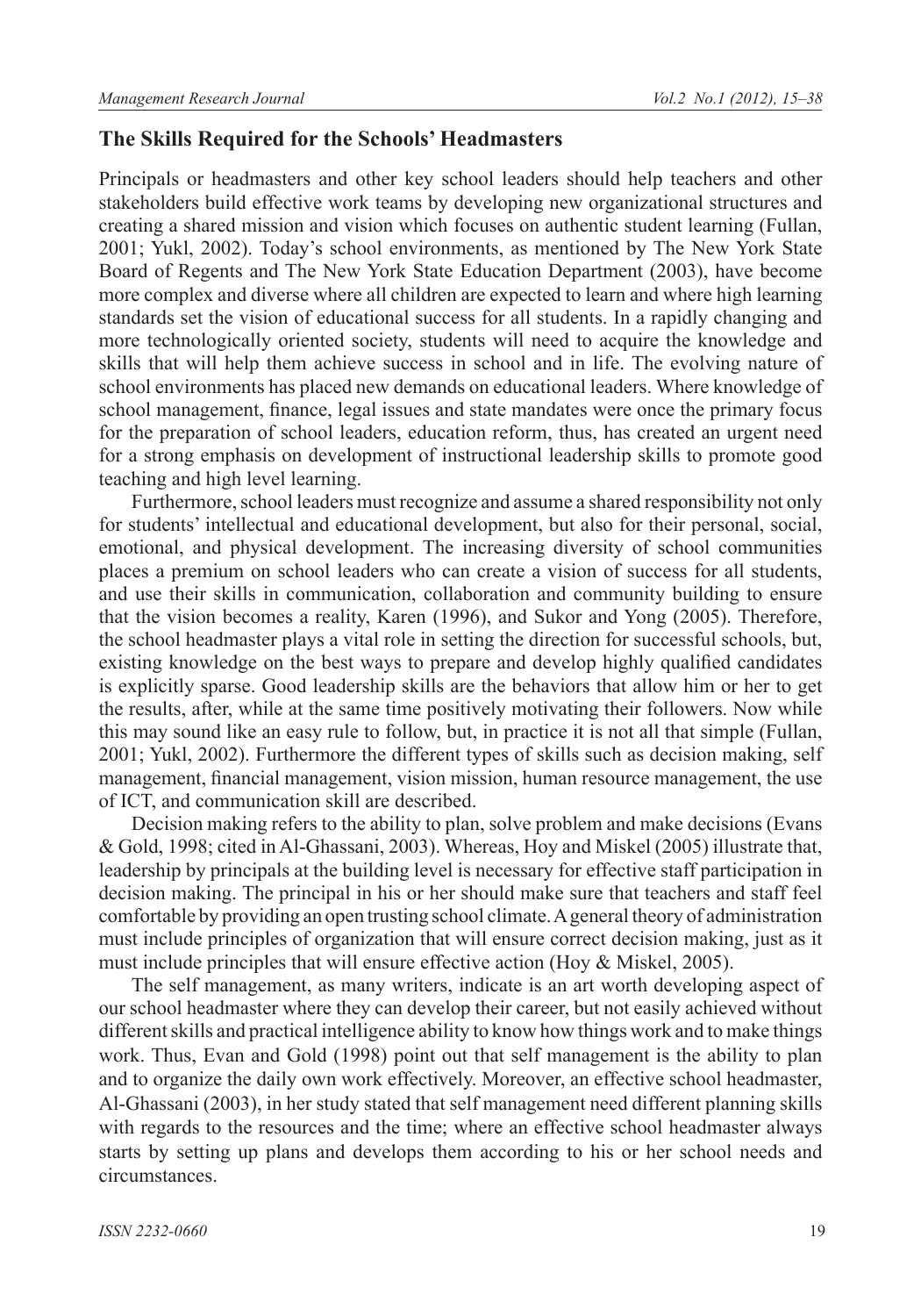Financial management, as seen by Odden and Picus (2000), is a very important aspect in school management, where the school's headmaster is the officer in charge of financial management in the school. Therefore, the headmaster of the school and the subordinates are responsible to arrange a good development plan for the school's budget yearly according to the number of students, the staff and the school's needs of the next academic year such as network, fields services, etc. Bell and Rhodes (1996) refer that all money should be spent within the context of the schools plan development and it should also contain the limited previous budget available for all allocation of any expenditure for the development projects which were planned. Hence, as an opinion, in order to provide the best learning environment for students and help the school to achieve its performance, the headmaster should draw up and recommend a budget for the whole year to the educational department in his or her region and assisting and monitoring the senior staff in who to spend the money during the course year.

Nowadays, many of educational authors indicate that, effective school headmaster and his or her staff, who could imply and emphasize on vision, mission and purposes, work in order to achieve the purposed aims within school's organization. Hence, "an organization is a school unit with a purpose as well as with formal linkages among those who are a part of it" (Knezevich, 1984, p. 27). This means, the effective headmaster who involved in his or her organization these parts in order to build a good teaching and learning atmosphere, taking into account the relationship between the all participants in the school to provide a good performance. In addition, we could say that successful school improvement requires establishing a clear educational vision and a shared institutional mission, knowing how well the school is accomplishing that mission, identifying areas for improvement, developing plans to change educational activities and programs, and implementing those plans or new programs effectively. Furthermore, the school's administrative, teachers and parents should contribute in making the vision and mission of the school a reality (Murphy and Datnow, 2003, and Chabra, 2005).

Certainly, human resources management (HRM) proposes that a good leader has the ability to decide what type of functions, activities, and programs that his or her staff needs. These needs could be fulfilled either by in-house programs or by in service training. This, as well as the school headmaster, will help to ensure the performance of his or her staff which will support the school's performance (Currie, 2006; Allan, 2007). Moreover, from the researcher's view, trusting and confidence should school headmaster primary aspect which will help ensure the staff satisfaction in the school. Whereas, effective communication could be the key to winning organizational trust and confidence, which, could be done by assisting staff in understanding the school overall strategy and by helping them to understand how they can contribute to achieve key school plan objectives. Moreover, Allan (2007) states that, a good human resource management (HRM) in an organization should ensure that it has staffs that are willing and able to achieve the organization's objectives. This might be achieved by supporting the school headmasters with educational programs on how to manage and deal with their staff. On the other hand, the headmasters in schools should ensure health and safety of school for and ensuring cooperation and initiations of team work.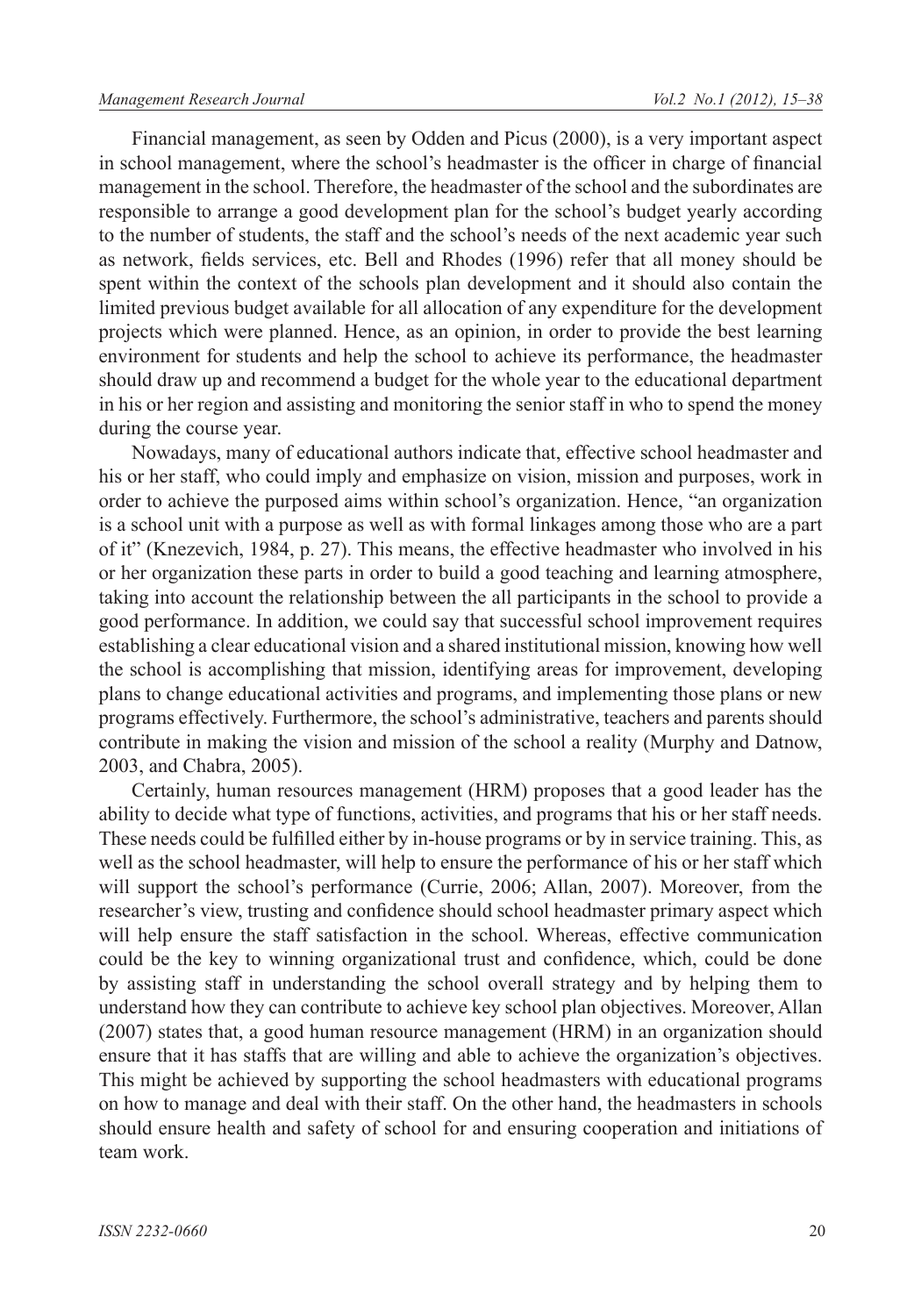Nowadays, most of the educational authors believed that communication technology i.e. (ICT) is a good instrument to support teaching and learning. Using the communication technology in teaching and learning will enhance students' knowledge and prepare them to face the economic needs in their society. Debra (1999) states that today's education school should be empowered with ICT professionals knowledge, skills, and abilities that technology offers. In addition, Moses (2002) suggests that, our schools these days need support to successfully implement information technology in education to cope with the new economic needs and the community needs. Hence, the schools need to: (a) maintain and repair their technological devices, (b) provide some degree of support to the administrative and teachers within the school building so as to train them in how to use ICT during the academic year, and (d) provide adequate support to teachers and administrative staffs within the school so as to train them in the use of information technologies for administrative and communication purposes. Finally, we could state that a good headmaster is one who could support his or her school with information technology (ICT) equipments and has the ability to use them effectively, appropriately and guide his or her staff in the usage during teaching and learning process.

Karen (1990) states different methods and skills which might help school headmasters to be effective school communicators; first you should provide genuine praise whenever possible to create a more constructive atmosphere. This could be by telling the other in the school or in the community what they doing while the school or the community meeting. Secondly, the leader should be available and welcome to any personal contact argument and comments from others. As meetings an important aspect which could develop these skills, thus, makes a headmaster able to know his or her staff well and make best use of each one in the staff member's capabilities. "Removing barriers" which can be attained through informal communication with school staff and this, on the other hand, build a trustful relation between a headmaster and the school staff. Moreover, "Building Teamwork" is another skill on the school headmaster's hand which might help the schools to move toward site-based management and open communication becomes even more essential. This teamwork should be natural through an earnest effort to help each one of the school staff to achieve their potential and consequently the school performance.

Finally, "Using Humor" is an important aspect in communication skills as many writers indicate that humor is the seventh sense necessary for effective school leadership. Thus, a headmaster as well as, as a communicator, should possess this kind of ability when interacting with all staff and hence makes every staff in the school feel good about every angle of communication. Finally, as many scholar indicate that everyone should be involved in the process within school's organization to empower equipped citizen such as teachers, parents, administrators, community, etc. with same quality team. A good leadership "... works best when everyone enrolls in the quality process and purposes, when everyone share the responsibilities and joys of defining and creating successful contribution" (Kaufaman and Zahn, 1993, p. 62). Through the researcher's experience in the schools of Oman, it could be asserted that, parental and societal involvement in the school and educational process will help often the headmaster and his or her staff in achieving their mission, overcoming students' problems, and catering student's needs.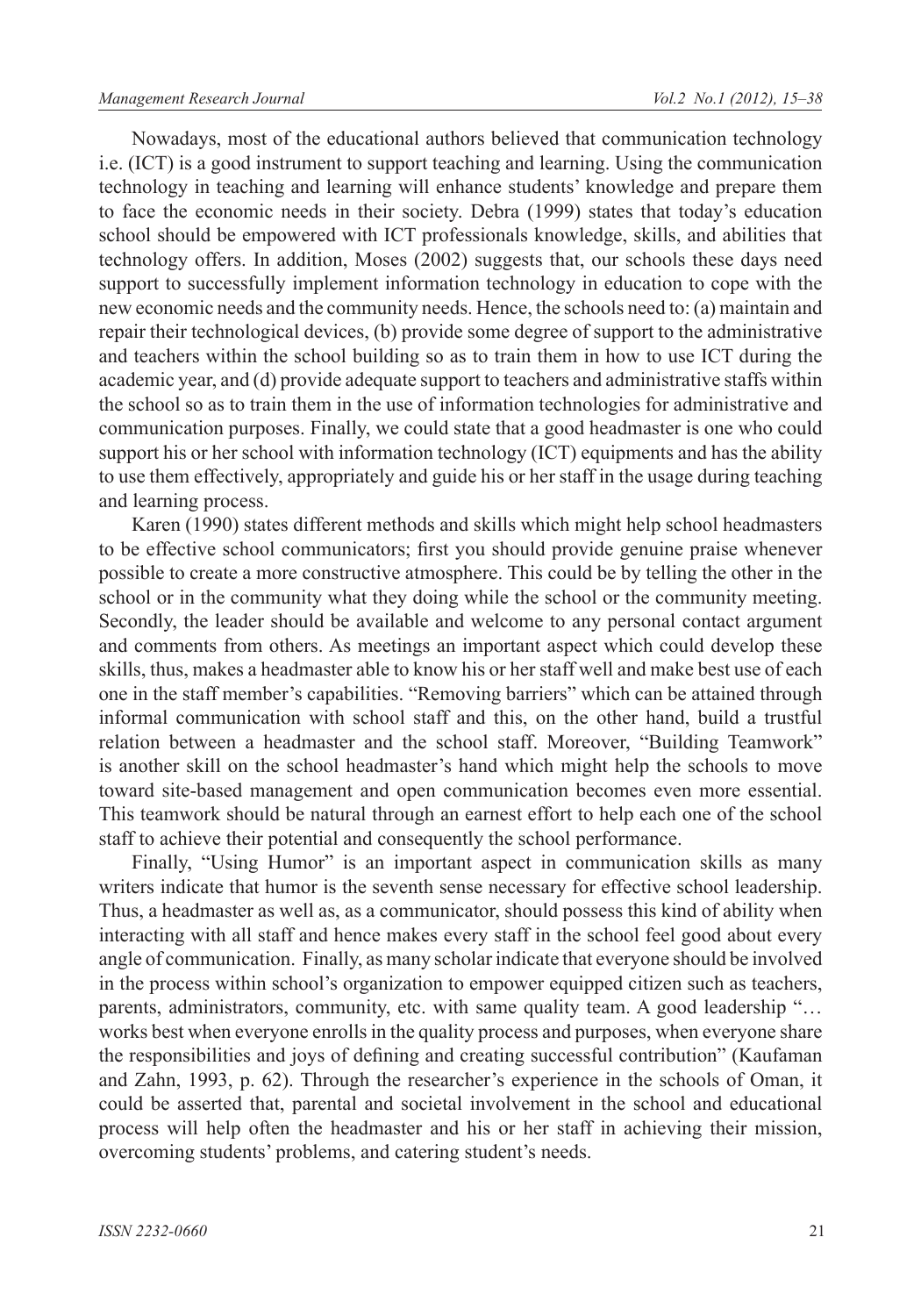## **METHODOLOGY**

This study employed a survey method, which was designed to gain headmasters' perceptions toward the types of skills that they need which might help them to improve their career and manage their school effectively. Open-ended questionnaire with nine parts was used as an instrument to collect the data needed. The questionnaire was developed to cover different types of skills and was based on the researchers' point of view, the literature review, and the characteristics of the good leaders and on the skills required for successful school leaders. The sample was obtained from 100 school principals out of 138 in Al- Dakhiliyah Region in Oman. Particular attention was given to gain high participation of urban and rural schools. From the total of 100 questionnaires, 72 principals returned the questionnaires and some of them were incomplete. This was due to their unavailability, as to accomplish examination tasks; at the point the questionnaires were distributed. The female participants were 44 and male 28. As we noticed, the higher number of females because, in Al-Dakhiliyah Region in the academic year 2010-2011, there are 84 female school headmistresses whereas males are only 54 headmasters.

The SPSS (Statistical Package for Social Sciences) program version 19.0 was used to analyze descriptive and inferential statistics of data. Descriptive statistics was employed to compute the frequency and percentage, while inferential statistics used Mann-Whitney U in order to compare the headmasters' perceptions. Data obtained from each respondent was tabulated and analysed as descriptive statistic frequency, percentage, mean and standard deviation that were used to determine the different types of skills needed to qualify our headmasters in implementing the new system of education. To compare the perception of the two groups the t-test for related samples was used to test the significant differences between male and female headmasters' perceptions. Moreover, the significant differences between the headmasters' perceptions towards the skills needed based on the differences of experiences in implementing the new basic education system was analysed by Wilcoxon non -parametric test. Finally, the qualitative study through open-ended questions was analyzed according to theme or categories based on part of questionnaire constructed.

## **RESULTS**

#### **Analysis of Participants' Information**

The gathered general information was analyzed by a method of frequency distribution of response by frequency and percentage. This information was analyzed statistically based on gender, type of school and the experience of the 72 school headmasters in the basic education schools.

Overall, the female respondents were the highest in number at 61.1% compared to male who were at 38.9%. We mentioned earlier, that the higher number of females is because, in Al- Dakhiliyah Region, Oman, there are 84 female school headmistresses, whereas male headmasters are only 54; all the school principals in "Cycle One" in the basic education are females. The type of schools it was found that the majority of the respondents came from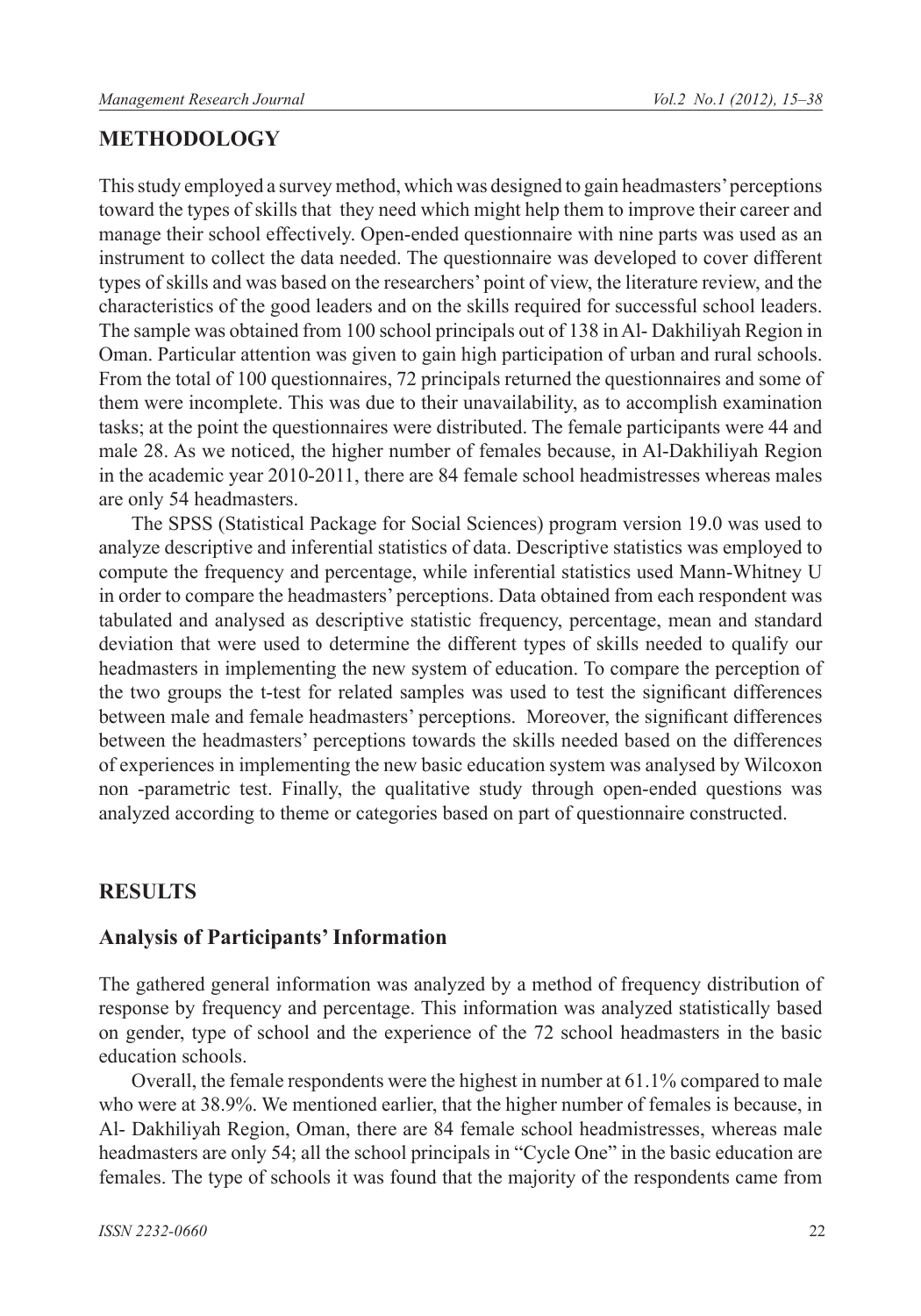Cycle One, (1-4) and Two, (5-9) at the percentage of 34.7% for cycle one and 30.6% for cycle two. The percentage of the respondents from other school which contains different levels of schooling ages i.e. more than one cycle as mentioned earlier was 23.5%. While the percentage of respondents who come from the Post education  $(11 - 12)$  was only  $11.1\%$ ; this low percentage is due to final stage of schooling.

Majority of the respondents are with an experience of 6 to 9 years that is 37.5% which means that the majority of the respondents have long held the position as school headmasters in the basic education. The respondents with an experience of 3 to 6 years were 26.4%, while the respondents of an experience of 1 to 3 years and from 10 years and above were only 18.1%. (Refer to Table 1).

| <b>Information</b>            |    | <b>Respondent</b><br>$N = 72$ |       |  |  |  |
|-------------------------------|----|-------------------------------|-------|--|--|--|
|                               |    |                               |       |  |  |  |
|                               | F  | $\frac{0}{0}$                 |       |  |  |  |
| Gender                        |    |                               |       |  |  |  |
| Male                          | 28 | 38.9                          | 72    |  |  |  |
| Female                        | 44 | 61.1                          | (100) |  |  |  |
| Type of School                |    |                               |       |  |  |  |
| $1 - 4$                       | 22 | 30.6                          |       |  |  |  |
| $5 - 10$                      | 25 | 34.7                          | 72    |  |  |  |
| $11 - 12$                     | 8  | 11.1                          | (100) |  |  |  |
| Others                        | 17 | 23.6                          |       |  |  |  |
| Experience in Basic Education |    |                               |       |  |  |  |
| 1-3 years                     | 13 | 18.1                          |       |  |  |  |
| 3-6 years                     | 19 | 26.4                          | 72    |  |  |  |
| 6-9 years                     | 27 | 37.5                          | (100) |  |  |  |
| $> 10$ years                  | 13 | 18.1                          |       |  |  |  |

**Table 1** Gender, type of school and experience factors of the participants

### **Headmasters' Perceptions Towards the Skills Needed**

The statements in the questionnaire were assessed by Likert scale with values of 5 for strongly agree  $(SA)$ , 4 for agree  $(A)$ , 3 for neutral  $(N)$ , 2 for partial disagree  $(D)$  and 1 for strongly disagree (SD). Data obtained from the questionnaire is shown in Table 2 as follows: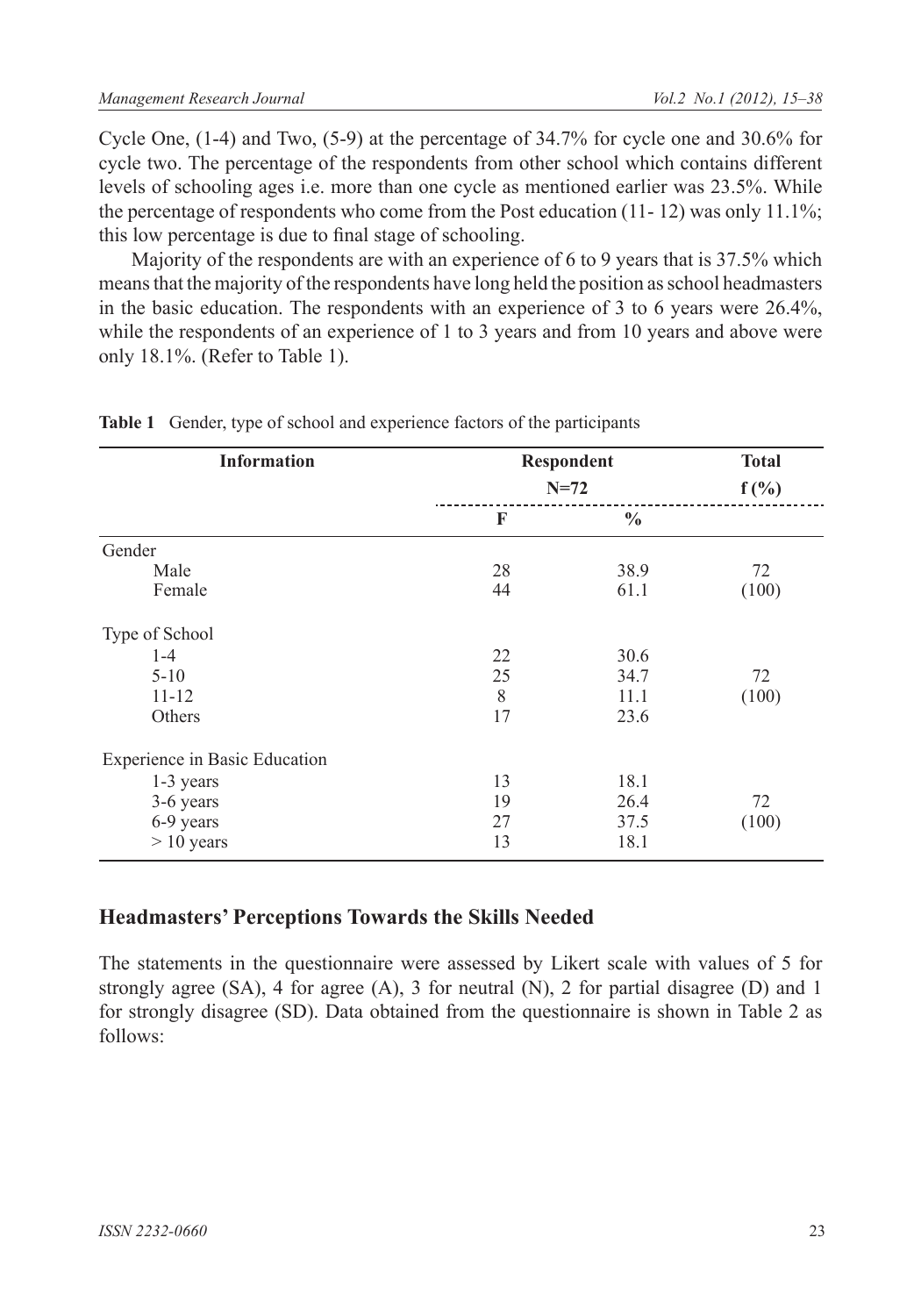|                              |                |               | <b>Respondents</b><br>$N = 72$ |               | <b>Total</b>   | Mean        |                |
|------------------------------|----------------|---------------|--------------------------------|---------------|----------------|-------------|----------------|
| Skill                        | VH<br>f<br>(%) | Н<br>f<br>(%) | $\mathbf{A}$<br>f<br>(%)       | L<br>f<br>(%) | VL<br>f<br>(%) | f<br>$(\%)$ | (SD)           |
| Ability to control the staff | 47             | 24            | 1                              | $\theta$      | $\theta$       | 72          | 4.64           |
| effectively.                 | (65.3)         | (33.3)        | (1.4)                          | (0)           | (0)            | (100)       | (0.51)         |
| Ability to motivate and      | 50             | 20            | 2                              | $\theta$      | $\theta$       | 72          | 4.67           |
| encourage teachers.          | (69.4)         | (27.8)        | (2.8)                          | (0)           | (0)            | (100)       | (0.53)         |
| Ability to develop trustful  | 45             | 24            | 3                              | $\theta$      | $\theta$       | 72          | 4.58           |
| relationships with staff.    | (62.5)         | (33.3)        | (4.2)                          | (0)           | (0)            | (100)       | (0.57)         |
| Activate interpersonal       | 44             | 26            | 2                              | $\theta$      | $\theta$       | 72          | 4.58           |
| relation inside the school.  | (61.1)         | (36.1)        | (2.8)                          | (0)           | (0)            | (100)       | (0.55)         |
| Overall                      |                |               |                                |               |                |             | 4.61<br>(0.54) |

| Table 2 Distribution of headmasters' perceptions towards the skills needed for leadership |  |  |  |
|-------------------------------------------------------------------------------------------|--|--|--|
|-------------------------------------------------------------------------------------------|--|--|--|

Overall, majority of the respondents answered Very High with mean value of 4.61(SD=0,54). As can be seen from Table 2, 65.3% of the respondents chose Very High and 33.3% for High that school headmasters need the ability to control the staff effectively. Additionally, 69.4% of the respondents very highly agreed towards the ability to motivate and encourage teachers, while only 2.8% responded Average. Further, for the ability to develop trustful relationships with staff, 62.5% of the respondents agreed on Very High while only 4.2% respondents agreed on Average. From the Table we could notice that, the composite of the perception towards the activate interpersonal relation inside the school skills are 61.1% deemed Very High and 36.1% deemed High; whereas only 2 headmasters responded Average. The Table above showed that there was no response for Low and Very Low. This explicitly projects that headmasters needed these skills toward developing their performances.

|  | Table 3 Distribution of headmasters' perceptions towards the decision making skills |  |  |  |
|--|-------------------------------------------------------------------------------------|--|--|--|
|--|-------------------------------------------------------------------------------------|--|--|--|

| <b>Skill</b>                             |                   | <b>Total</b> | Mean        |                               |                 |             |                |
|------------------------------------------|-------------------|--------------|-------------|-------------------------------|-----------------|-------------|----------------|
|                                          | VН<br>f<br>$(\%)$ | Н<br>$(\%)$  | A<br>$(\%)$ | L<br>(%)                      | VL<br>(%)       | $(\%)$      | (SD)           |
| Ability to plan decisions<br>in advance. | 44<br>(61.1)      | 25<br>(34.7) | 3<br>(4.2)  | $\theta$<br>$\left( 0\right)$ | $\theta$<br>(0) | 72<br>(100) | 4.57<br>(0.57) |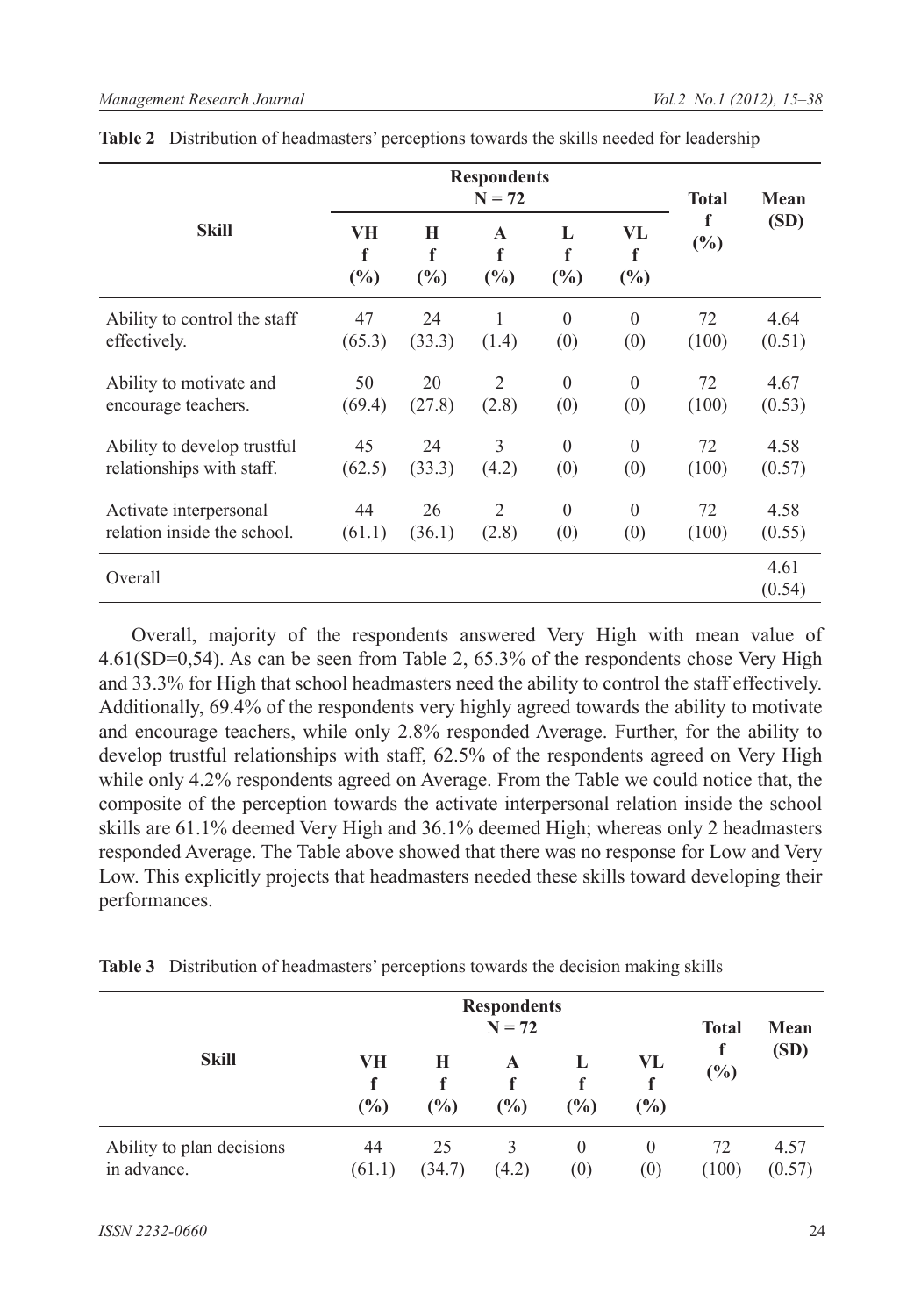| munuzement neseuren bournut                                                                            |              |              |            |            |                 | 101.2 110.1 120127, 13300 |                |
|--------------------------------------------------------------------------------------------------------|--------------|--------------|------------|------------|-----------------|---------------------------|----------------|
| cont Table 3                                                                                           |              |              |            |            |                 |                           |                |
| Ability to create<br>organisational structures that<br>involve the school staff in<br>decision making. | 28<br>(38.9) | 40<br>(55.6) | 2<br>(2.8) | 2<br>(2.8) | $\theta$<br>(0) | 72<br>(100)               | 4.31<br>(0.66) |
| Empowering teachers<br>in decision making.                                                             | 38<br>(52.8) | 25<br>(34.7) | 6<br>(8.3) | 2<br>(2.8) | (1.4)           | 72<br>(100)               | 4.35<br>(0.85) |
| Continually search for<br>appropriate solutions with<br>regards to school daily<br>events.             | 34<br>(47.2) | 33<br>(45.8) | 3<br>(4.2) | 2<br>(2.8) | $\theta$<br>(0) | 72<br>(100)               | 4.38<br>(0.70) |
| Overall                                                                                                |              |              |            |            |                 |                           | 4.40<br>(0.70) |

Overall, majority of the respondents chose Very High toward the decision making skills needed with mean value of 4.40 (SD=0,70). It can be seen from the Table 3 that, 61.1% of headmasters have very high self-perception towards the ability to plan decision in advance with 34.7% opted for High and only 4.2% opted for Average. But, perceptions towards the ability to create organisational structures that involve the school staff in decision making yielded a slight difference where the highest percentage came from High with 55.6%, and 38.9% decided on Very High while only 4 respondents chose Average and Low. On the other hand, 52.8% perceived very highly that our leadership need empowering teachers in decision making skill and only 34.7% with high, and we could notice that only 8 responded on Average, Low and Very Low. Finally, for the continuous search for appropriate solutions with regard to school daily events skills the participants agreed with 47.2% with very High and 45.8% with High while 4.2% with average and 2.8% with low. It can be clearly seen from the table above that there were only few respondents with Low and Very Low.

|                                                                        |                |               | <b>Respondents</b><br>$N = 72$ |               |                | <b>Total</b> | Mean           |
|------------------------------------------------------------------------|----------------|---------------|--------------------------------|---------------|----------------|--------------|----------------|
| <b>Skill</b>                                                           | VH<br>f<br>(%) | Н<br>f<br>(%) | A<br>f<br>$\binom{0}{0}$       | L<br>f<br>(%) | VL<br>f<br>(%) | f<br>(%)     | (SD)           |
| Ability to be away from the<br>centralisation at work.                 | 30<br>(41.7)   | 32<br>(44.4)  | 7<br>(9.7)                     | 2<br>(2.8)    | (1.4)          | 72<br>(100)  | 4.23<br>(0.84) |
| Making effective use of<br>rules according to school<br>circumstances. | 39<br>(54.2)   | 29<br>(40.3)  | 2<br>(2.8)                     | (1.4)         | (1.4)          | 72<br>(100)  | 4.44<br>(0.74) |

**Table 4** Distribution of headmasters' perceptions towards the self management skills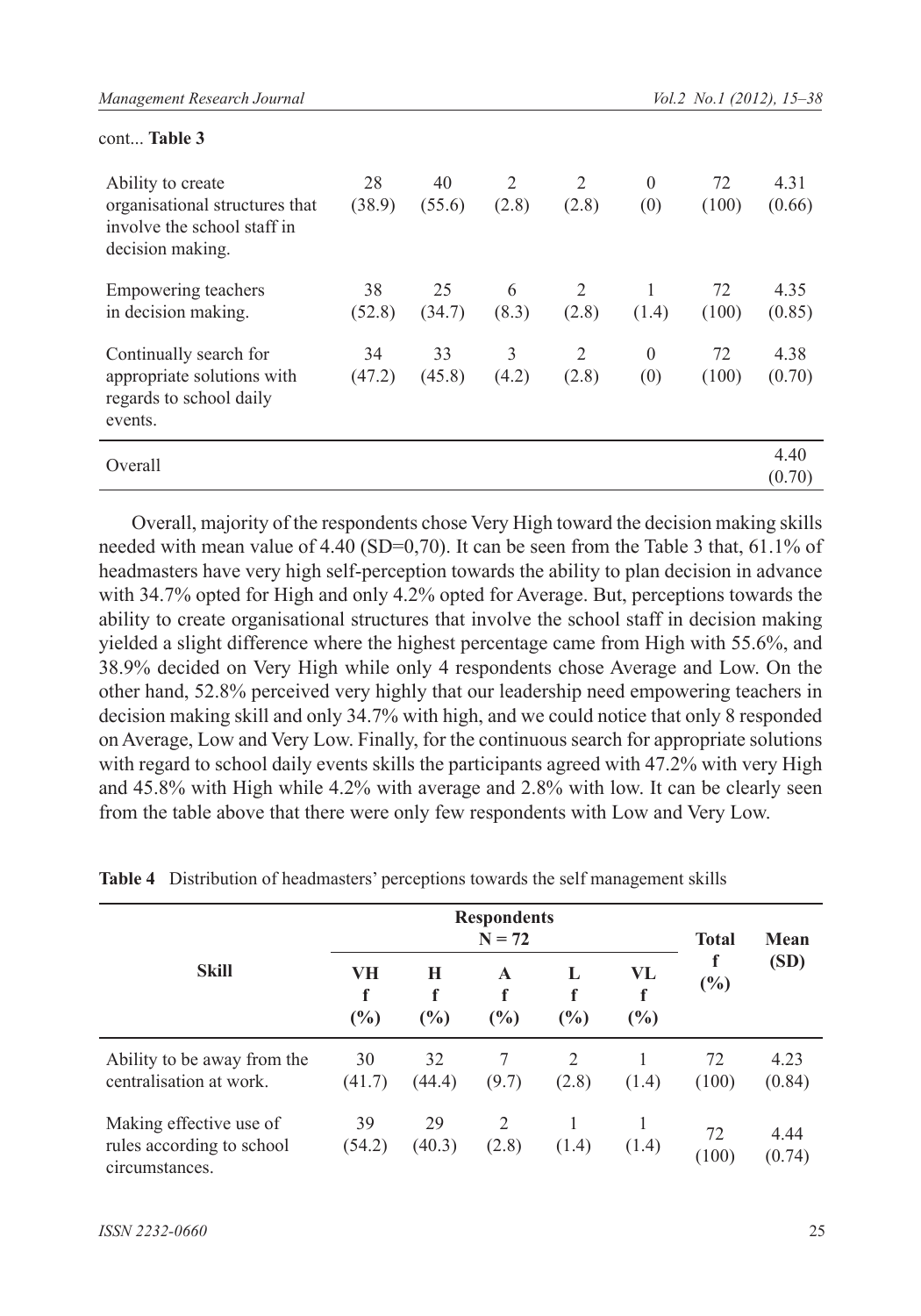| cont Table 4                                                                    |              |              |                         |       |                 |             |                |
|---------------------------------------------------------------------------------|--------------|--------------|-------------------------|-------|-----------------|-------------|----------------|
| Ability to solve school<br>problems independently                               | 50<br>(69.4) | 20<br>(27.8) | (1.4)                   | (1.4) | $\theta$<br>(0) | 72<br>(100) | 4.65<br>(0.58) |
| Ability to manage the work<br>without the guidance of the<br>higher authorities | 39<br>(54.2) | 28<br>(38.9) | $\overline{4}$<br>(5.6) | (1.4) | $\Omega$<br>(0) | 72<br>(100) | 4.46<br>(0.67) |
| Overall                                                                         |              |              |                         |       |                 |             | 4.44<br>(0.71) |

Table 4 showed that headmasters perceived very highly towards the skills under the dimension of the self management skills with mean value of 4.44 (SD=0,71). In their perception towards the ability to be away from the centralization at work, 41.75 agreed with Very High and 44.45 with High. Whereas 9.7% of them responded with Average and only 3 responded with Low and Very Low. Moreover, headmasters perceptions towards making effective use of rules according to school circumstances skills was 54.2% with Very High and 40.3% with High, while only 2.8% towards Average and only 2 responded with Low and Very Low. As we can see, 69.4% responded Very High and 27.8% responded High towards the ability to solve school problems independently while only 1.4% responded Average and Low. The headmasters' perception towards the ability to manage the work without the guidance of the higher authorities was 54.2% in Very High and 38.9% towards high; only 5.6% with Average and 1.4% with Low and there was no respondent with Very Low. In overall, majority of the respondents agreed with Very High and High towards skills needed.

|                                                                    |                |               | <b>Respondents</b><br>$N = 72$ |               |                 | <b>Total</b> | Mean           |
|--------------------------------------------------------------------|----------------|---------------|--------------------------------|---------------|-----------------|--------------|----------------|
| <b>Skill</b>                                                       | VH<br>f<br>(%) | Н<br>f<br>(%) | $\mathbf{A}$<br>f<br>(%)       | L<br>f<br>(%) | VL<br>f<br>(%)  | f<br>$(\%)$  | (SD)           |
| Recognizing rules and<br>regulations of financial<br>resources.    | 50<br>(69.4)   | 19<br>(26.4)  | (1.4)                          | (1.4)         | (1.4)           | 72<br>(100)  | 4.61<br>(0.72) |
| Ability to distribute school<br>budget appropriately               | 47<br>(65.3)   | 20<br>(27.8)  | 4<br>(5.6)                     | (1.4)         | $\Omega$<br>(0) | 72<br>(100)  | 4.57<br>(0.66) |
| Ability to find other<br>alternatives to enhance<br>school budget. | 40<br>(55.6)   | 26<br>(36.1)  | 5<br>(6.9)                     | (1.4)         | $\theta$<br>(0) | 72<br>(100)  | 4.46<br>(0.69) |

**Table 5** Distribution of headmasters' perceptions towards the financial management skills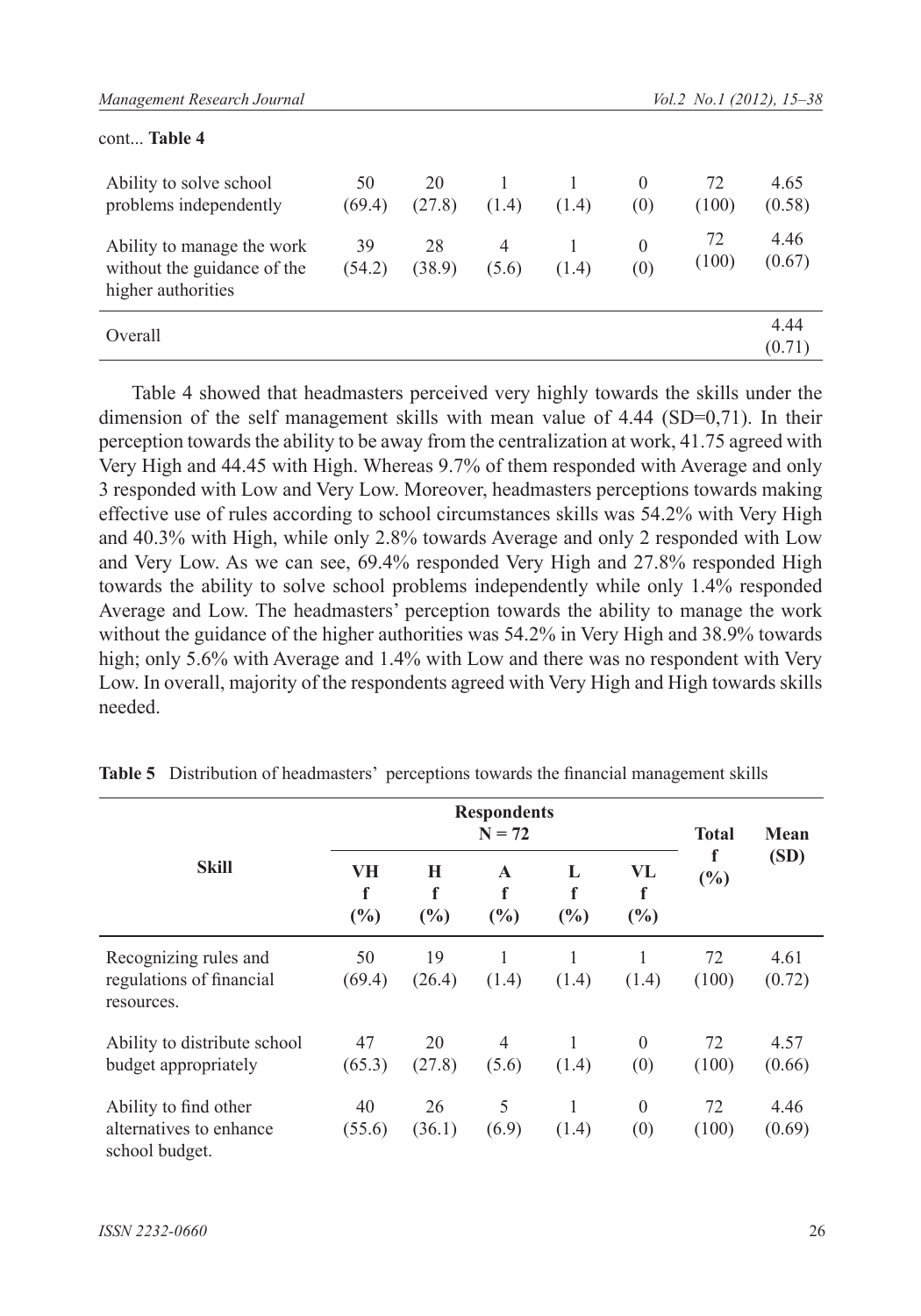| cont Table 5                                           |              |              |            |       |                 |             |                |
|--------------------------------------------------------|--------------|--------------|------------|-------|-----------------|-------------|----------------|
| Ability to define priorities<br>of school expenditure. | 45<br>(26.5) | 23<br>(31.9) | 3<br>(4.2) | (1.4) | $\theta$<br>(0) | 72<br>(100) | 4.54<br>(0.71) |
| Overall                                                |              |              |            |       |                 |             | 4.54<br>(0.70) |

The Table 5 above showed that the majority of the respondents perceived the financial management skills as very high with mean value of  $4.54$  (SD= $(0,70)$ ). Under recognizing rules and regulations of financial resources skill, the headmasters' perception was 69.4% with Very High and 26.4% with High, while only 1.4% for Average, Low and Very Low. Similarly, the headmaster's perception agreed with very high 65.3% and 27.8% with high towards the ability to distribute school budget appropriately. Whereas majority of the respondents for ability to find other alternatives to enhance school budget was 55.6% with Very High and 36.1% with High and, only 6.9% and 1.4% for Average and Low respectively. Moreover, as it can be seen from the Table 5 that the perceptions towards the ability to define priorities of school expenditure for Very High being 26.5% only compared to 31.9% for High, and only 4 respondents opted for Average and Low. Finally, as we noticed from the table above, that there was only one respondent with Very Low for all the skills. Thus, we can say that most of the school headmasters need these skills to improve their performance.

|                                                                                              |                          | <b>Respondents</b>         | <b>Total</b>             | Mean                    |                   |             |                |
|----------------------------------------------------------------------------------------------|--------------------------|----------------------------|--------------------------|-------------------------|-------------------|-------------|----------------|
| <b>Skill</b>                                                                                 | VH<br>$\mathbf f$<br>(%) | Н<br>$\mathbf f$<br>$(\%)$ | $\mathbf{A}$<br>f<br>(%) | L<br>$\mathbf f$<br>(%) | VL<br>f<br>$(\%)$ | f<br>$(\%)$ | (SD)           |
| Ability to specify the general<br>aims of the school.                                        | 50<br>(69.4)             | 20<br>(27.8)               | 1<br>(1.4)               | 1<br>(1.4)              | $\theta$<br>(0)   | 72<br>(100) | 4.65<br>(0.58) |
| Encouraging the staff to<br>participate in preparing<br>the school plan.                     | 49<br>(68.1)             | 21<br>(29.2)               | 1<br>(1.4)               | 1<br>(1.4)              | $\theta$<br>(0)   | 72<br>(100) | 4.64<br>(0.58) |
| Ability to analyse the<br>current school situation.                                          | 44<br>(61.1)             | 26<br>(36.1)               | 2<br>(2.8)               | $\Omega$<br>(0)         | $\theta$<br>(0)   | 72<br>(100) | 4.58<br>(0.55) |
| Ability to develop school<br>improvement plans from<br>results of inquiry and<br>reflection. | 40<br>(55.6)             | 27<br>(37.5)               | 5<br>(6.9)               | $\theta$<br>(0)         | $\theta$<br>(0)   | 72<br>(100) | 4.49<br>(0.62) |
| Overall                                                                                      |                          |                            |                          |                         |                   |             | 4.59<br>(0.59) |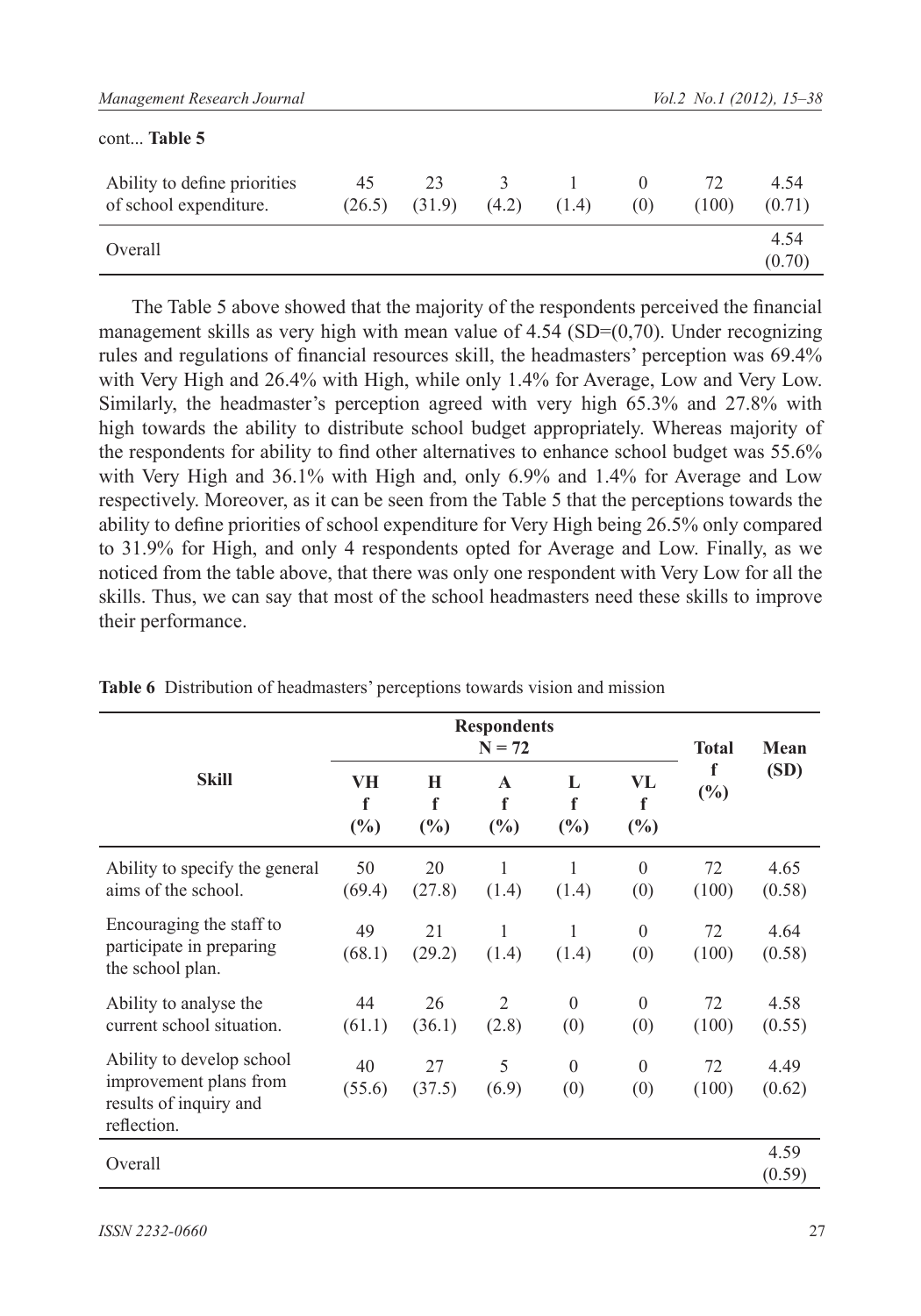Statistically, Table 6 shows that our headmasters agreed highly towards the need of vision and mission skills with mean value of  $4.59$  (SD=0,59). It shows that 69.4% of the respondents agreed with Very High and 27.8% for High that school headmasters need the ability to specify the general aims of the school. While, 68.1% of the respondents agreed with Very High towards the skill of encouraging the staff to participate in preparing the school plan and, only 2 responded toward Average and Low. Likewise, the headmaster's perception on the ability to analyse the current school situation shows 44 respondents with 61.1% chose Very High while no respondents with Low and Very Low. Furthermore, 55.6% of the respondents agreed with Very High towards the ability to develop school improvement plans from results of inquiry and reflection. The table above reveals that there is no response with Very Low. Therefore, we could conclude that most of the headmasters need these skills toward developing their performances.

|                                                                      |                | <b>Respondents</b>      | <b>Total</b>                          | Mean            |                   |             |                |
|----------------------------------------------------------------------|----------------|-------------------------|---------------------------------------|-----------------|-------------------|-------------|----------------|
| <b>Skill</b>                                                         | VH<br>f<br>(%) | Н<br>$\mathbf f$<br>(%) | $\mathbf{A}$<br>$\mathbf f$<br>$(\%)$ | L<br>f<br>(%)   | VL<br>f<br>$(\%)$ | f<br>$(\%)$ | (SD)           |
| Identifying the training<br>needs of the school staff.               | 40<br>(55.6)   | 24<br>(33.3)            | 7<br>(9.7)                            | (1.4)           | $\Omega$<br>(0)   | 72<br>(100) | 4.43<br>(0.72) |
| Ability to build a climate<br>of mutual trust and respect.           | 48<br>(66.7)   | 22<br>(30.6)            | 1<br>(1.4)                            | 1<br>(1.4)      | $\theta$<br>(0)   | 72<br>(100) | 4.63<br>(0.59) |
| Ability to encourage<br>cooperation and group<br>work in the school. | 49<br>(68.1)   | 21<br>(29.2)            | 1<br>(1.4)                            | 1<br>(1.4)      | $\theta$<br>(0)   | 72<br>(100) | 4.64<br>(0.58) |
| Ability to ensure fairness<br>among teachers.                        | 52<br>(72.2)   | 19<br>(26.4)            | $\Omega$<br>(0)                       | $\Omega$<br>(0) | 1<br>(1.4)        | 72<br>(100) | 4.68<br>(0.62) |
| Overall                                                              |                |                         |                                       |                 |                   |             | 4.59<br>(0.63) |

**Table 7** Distribution of headmasters' perceptions towards human resource management skills

Overall, the majority of the headmasters agreed with Very High with mean value of 4.59(SD=0,63) towards their need of the human resource management skills. It could be observed from Table 7 that 55.6% of headmasters opted Very High towards the skill of identifying the training needs of the school and 33.3% opted for High. Similarly, majority of the respondents for the ability to build a climate of mutual trust and respect was 66.7% for Very High, 30.6% for High, and only 1.4% for Average and Low. Moreover, as it can seen from Table 4.7 that the perceptions towards the ability to encourage cooperation and group work in the school for Very High was 68.1%; only 1.4% with Average and no respondents with Very Low. Correspondingly, their perceptions towards the ability to ensure fairness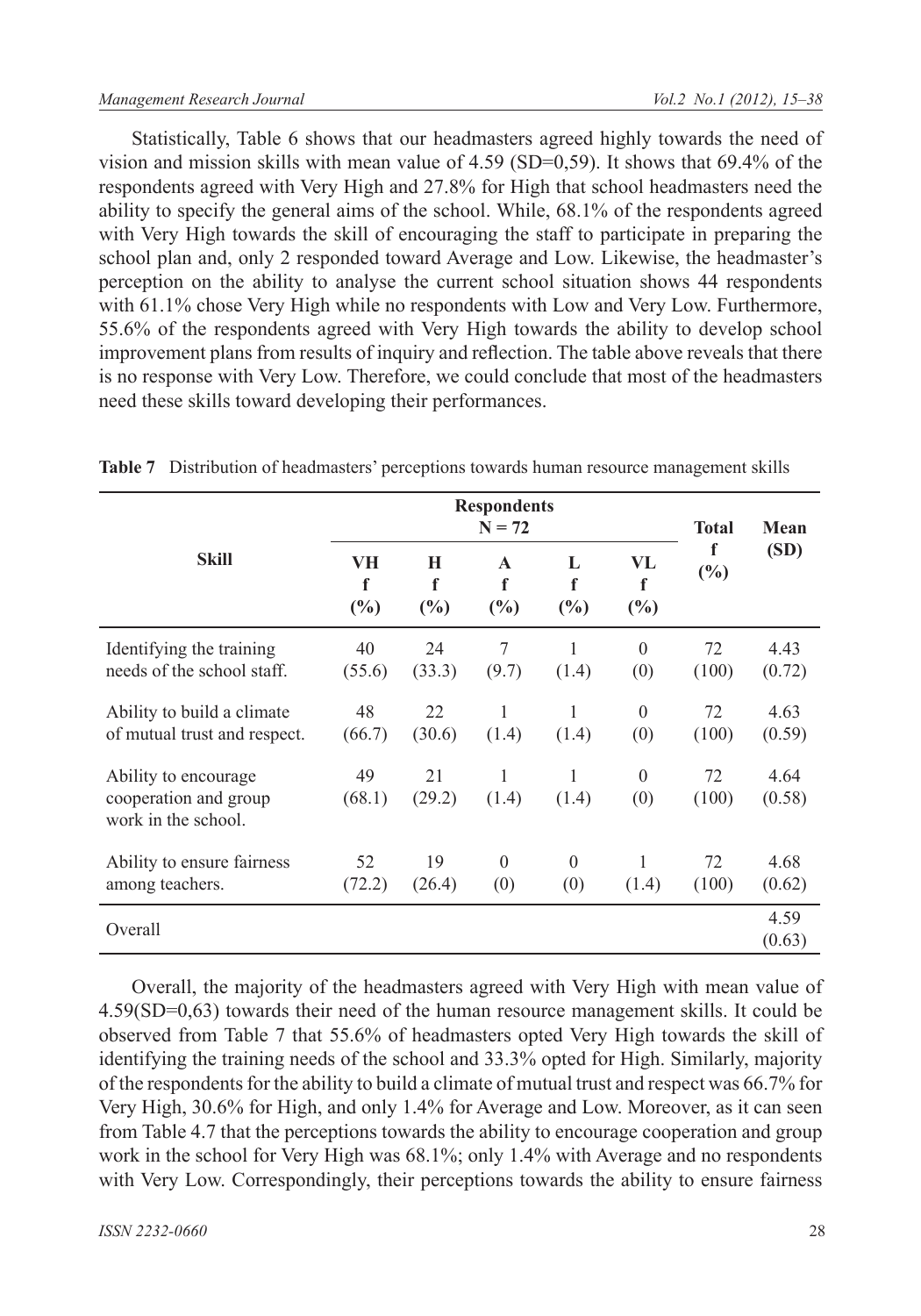among teachers for Very High and High were 72.2% and 26.4% respectively. Finally, Table 7 demonstrated that most of the respondents fell into Very High and High with only one respondent opted for Very Low. Thus, we can say that most of the school headmasters might need these skills to improve their career effectiveness.

|                                                                      |                | <b>Respondents</b>      | <b>Total</b>                          | Mean                    |                   |             |                |
|----------------------------------------------------------------------|----------------|-------------------------|---------------------------------------|-------------------------|-------------------|-------------|----------------|
| <b>Skill</b>                                                         | VH<br>f<br>(%) | Н<br>$\mathbf f$<br>(%) | $\mathbf{A}$<br>$\mathbf f$<br>$(\%)$ | L<br>f<br>(%)           | VL<br>f<br>$(\%)$ | f<br>$(\%)$ | (SD)           |
| Ability to use new<br>technologies in the daily<br>work.             | 33<br>(45.8)   | 29<br>(40.3)            | 8<br>(11.1)                           | $\overline{2}$<br>(2.8) | $\theta$<br>(0)   | 72<br>(100) | 4.29<br>(0.77) |
| Implementing new<br>technologies to support the<br>learning process. | 41<br>(56.9)   | 25<br>(34.7)            | $\overline{4}$<br>(5.6)               | 2<br>(2.8)              | $\theta$<br>(0)   | 72<br>(100) | 4.46<br>(0.73) |
| Ability to prepare training<br>programs using computers.             | 30<br>(41.7)   | 29<br>(40.3)            | 9<br>(12.5)                           | $\overline{4}$<br>(5.6) | $\theta$<br>(0)   | 72<br>(100) | 4.18<br>(0.86) |
| Ability to use the internet<br>effectively in the school.            | 13<br>(18.1)   | 33<br>(45.8)            | 22<br>(30.6)                          | $\overline{4}$<br>(5.6) | $\theta$<br>(0)   | 72<br>(100) | 3.76<br>(0.81) |
| Overall                                                              |                |                         |                                       |                         |                   |             | 4.17<br>(0.79) |

**Table 8** Distribution of headmasters' perceptions towards the use of ICT skills

Referring to the data in Table 8 above, the majority of the headmasters' perceptions towards the use of ICT skills was high with mean value of 4.17 (SD=0,79). They agreed that they need the ability to use new technologies in their daily work with 45.8% agreed with Very High and 40.3% with High, while, they agreed with 56.9% Very High and 34.7% High towards the skill of implementing new technologies to support the learning process. Also, their perceptions towards the ability to prepare training programs using computers were relatively similar for Very High and High being 41.7% and 40.3% respectively; while, only 12.5% towards Average. Whereas, their perceptions towards the ability to use the internet effectively in the school was only 18.1% for Very High. Majority of the respondents chose High with 45.8%. The perceptions for Average was 30.6% and only 5.6% for Low. On the whole, for the perceptions towards the use of ICT skills, there were very few respondents for Low and no respondent at all for Very Low.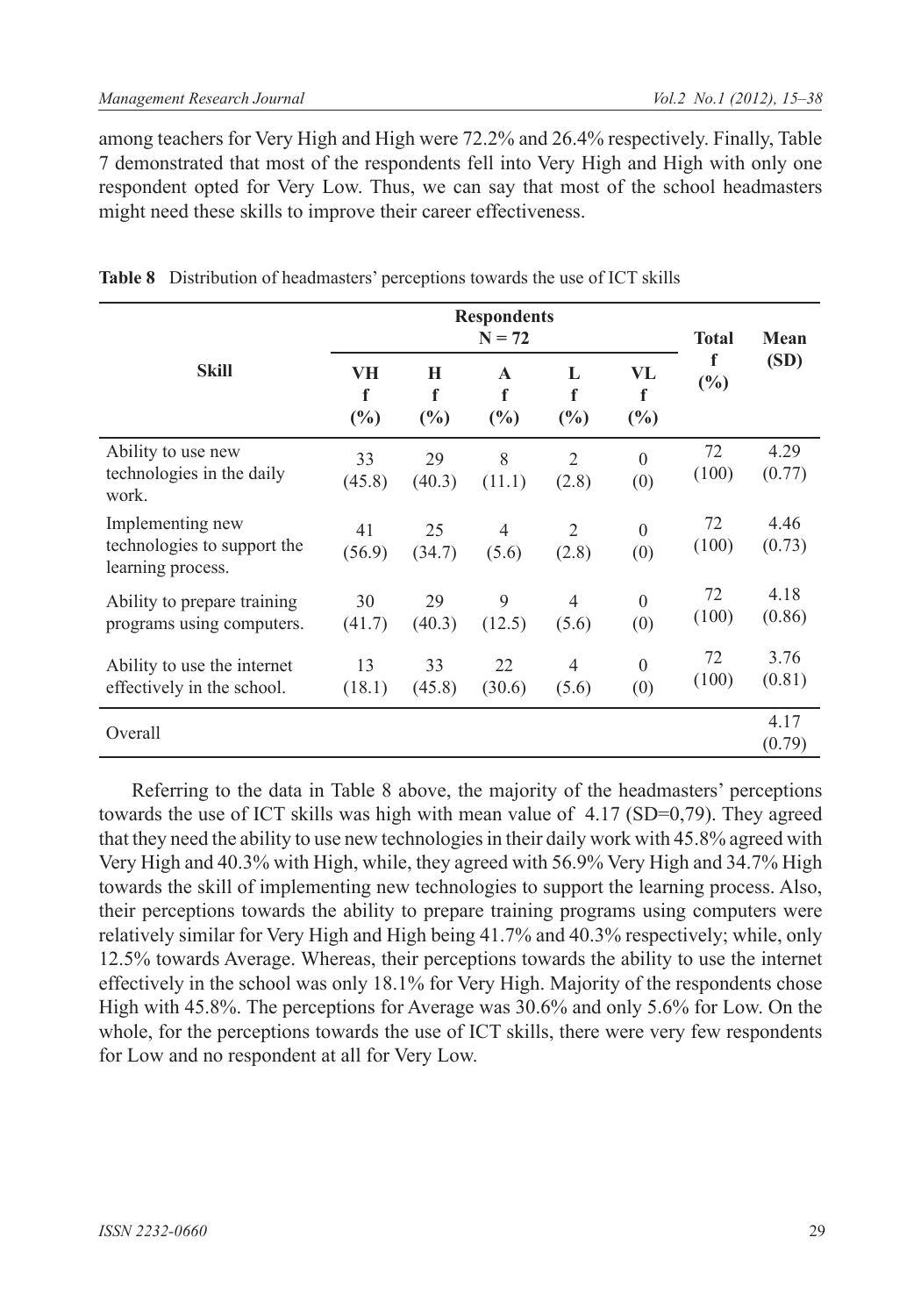|                                                                    |                          | <b>Respondents</b> | <b>Total</b>                |                       |                   |                    |                |
|--------------------------------------------------------------------|--------------------------|--------------------|-----------------------------|-----------------------|-------------------|--------------------|----------------|
| <b>Skill</b>                                                       | VH<br>$\mathbf f$<br>(%) | Н<br>f<br>(%)      | $\mathbf{A}$<br>f<br>$(\%)$ | L<br>f<br>$(\%)$      | VL<br>f<br>$(\%)$ | $\mathbf f$<br>(%) | Mean<br>(SD)   |
| Ability to communicate<br>effectively with the society.            | 46<br>(63.9)             | 22<br>(30.6)       | 3<br>(4.2)                  | 1<br>(1.4)            | $\theta$<br>(0)   | 72<br>(100)        | 4.57<br>(0.64) |
| Ability to build good relation<br>with other schools.              | 40<br>(55.6)             | 28<br>(38.9)       | 3<br>(4.2)                  | $\mathbf{1}$<br>(1.4) | $\theta$<br>(0)   | 72<br>(100)        | 4.49<br>(0.65) |
| Ability to be in a good<br>contact with the different<br>media.    | 30<br>(41.7)             | 28<br>(38.9)       | 13<br>(18.1)                | $\theta$<br>(0)       | 1<br>(1.4)        | 72<br>(100)        | 4.19<br>(0.83) |
| Ability to be in a good<br>contact with the higher<br>authorities. | 49<br>(68.1)             | 22<br>(30.6)       | $\mathbf{0}$<br>(0)         | $\mathbf{0}$<br>(0)   | 1<br>(1.4)        | 72<br>(100)        | 4.64<br>(0.63) |
| Overall                                                            |                          |                    |                             |                       |                   |                    | 4.47<br>(0.69) |

|  | Table 9 Distribution of headmasters' perceptions towards the communication skills |  |  |  |  |
|--|-----------------------------------------------------------------------------------|--|--|--|--|
|--|-----------------------------------------------------------------------------------|--|--|--|--|

Overall, majority of the respondents agreed with very high with mean value of 4.47 (SD=0,69) for headmasters' perceptions towards their need for the communication skills. Table 9 shows that 63.9% of headmasters agreed with Very High towards the ability to communicate effectively with the society; 30.6% for High and only 1.4% for Low. The percentage of their perceptions towards the ability to build good relation with other schools was 55.6% for Very High, 38.9% for High and only 1.4% for Low. As we could notice from the table, 41.7% respondents chose Very High and 38.9% for High in favour of their response towards the ability to be in a good contact with the different media, while, it fell for 18.1% for Average and 1.4% for Low. Whereas 68.1% of headmasters agreed with Very High towards the ability to be in a good contact with the higher authorities; 30.6% opted for High and only one respondent opted for Very Low. Generally, we could notice from the Table 9 that, 2 perceptions, i.e. Average and Very Low were not agreeable to respondents. Therefore, we could suggest that most of the headmasters need these skills to improve their work performance.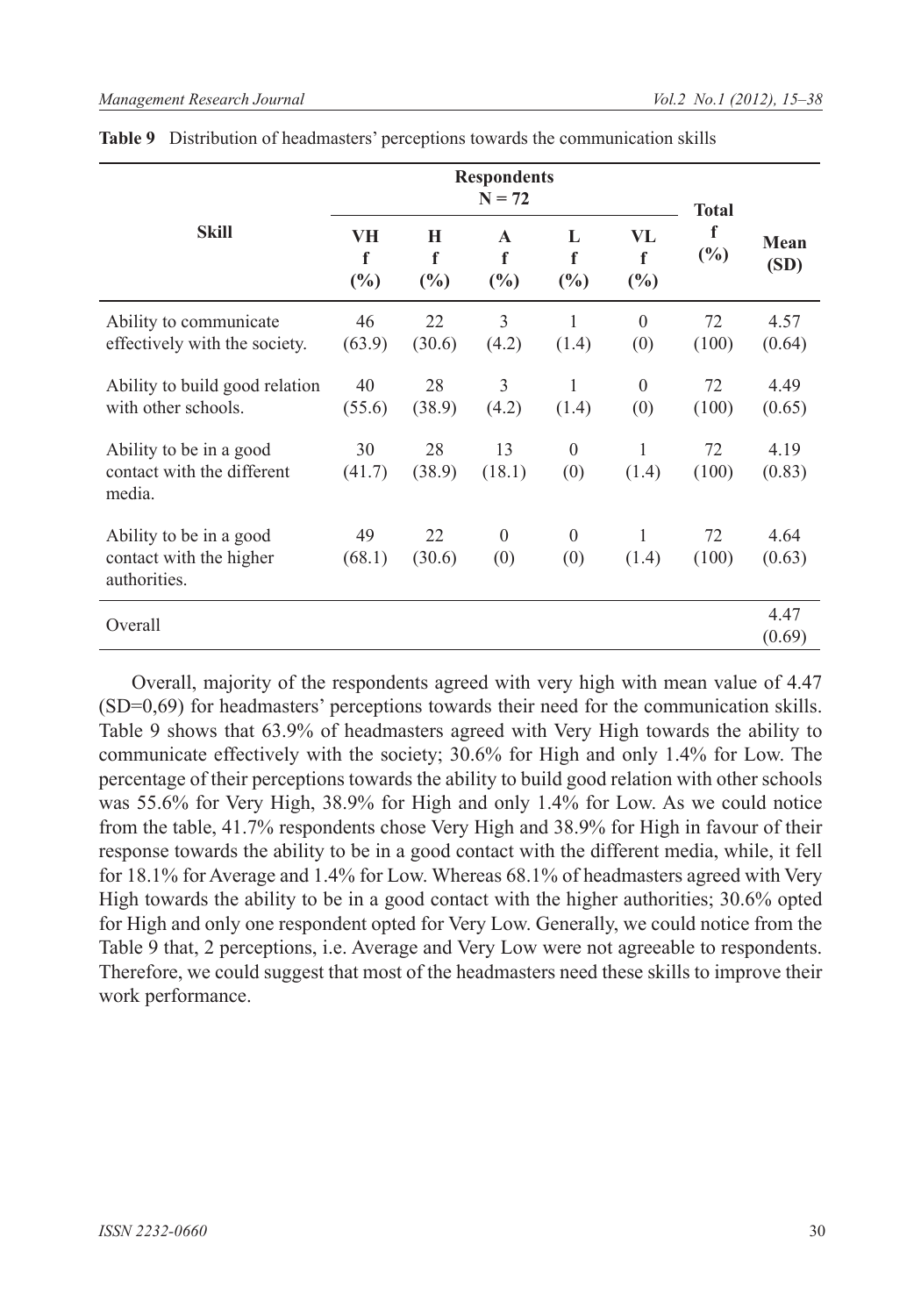|                                                                      |                | <b>Total</b>               |                          |                            |                          |             |                |
|----------------------------------------------------------------------|----------------|----------------------------|--------------------------|----------------------------|--------------------------|-------------|----------------|
| <b>Skill</b>                                                         | VН<br>f<br>(%) | H<br>$\mathbf f$<br>$(\%)$ | $\mathbf{A}$<br>f<br>(%) | L<br>$\mathbf f$<br>$(\%)$ | VL<br>$\mathbf f$<br>(%) | f<br>$(\%)$ | Mean<br>(SD)   |
| Encouraging parents to<br>follow up their children<br>progress.      | 50<br>(69.4)   | 17<br>(23.6)               | 3<br>(4.2)               | $\overline{2}$<br>(2.8)    | $\Omega$<br>(0)          | 72<br>(100) | 4.60<br>(0.70) |
| Ability to cooperate with<br>parents to solve students'<br>problems. | 31<br>(43.1)   | 28<br>(38.9)               | 10<br>(13.9)             | 2<br>(2.8)                 | 1<br>(1.4)               | 72<br>(100) | 4.19<br>(0.88) |
| Encouraging parents to<br>participate in the school<br>activities.   | 29<br>(40.3)   | 33<br>(45.8)               | 9<br>(12.5)              | 1<br>(1.4)                 | $\theta$<br>(0)          | 72<br>(100) | 4.25<br>(0.72) |
| Overall                                                              |                |                            |                          |                            |                          |             | 3.34<br>(0.77) |

Table 10 showed that the headmasters agreed with average level towards the skill of enhancing the involvement of parents in school with mean value of 3.34 (SD=0,77). Statistically, it shows that 69.4% of the respondents agreed with Very High and 23.6% High that school headmasters need the skills to encourage parents to follow up their children's progress. On the other hand they agreed with 43.1% for Very High and 38.9% High towards the ability to cooperate with parents to solve students' problems while only 3 respondents with Low and Very Low. Aversely, the Table 4.10 above demonstrates that the perceptions towards the skill of encouraging parents to participate in the school for Very High was only 40.3% compared to 45.8% for High; 12.5% for Average and only 1 respondent came under Low.

### **Gender Factor of the Headmasters' Perceptions Towards Skills Needed**

To compare the perception of the two groups, the t-test for related samples was used to test the significant differences between male and female headmasters' perceptions. The following table 11 gave a comparison between the headmasters' and headmistresses' perceptions in Al-Dakhiliyah region towards the skills needed to improve their leadership skills.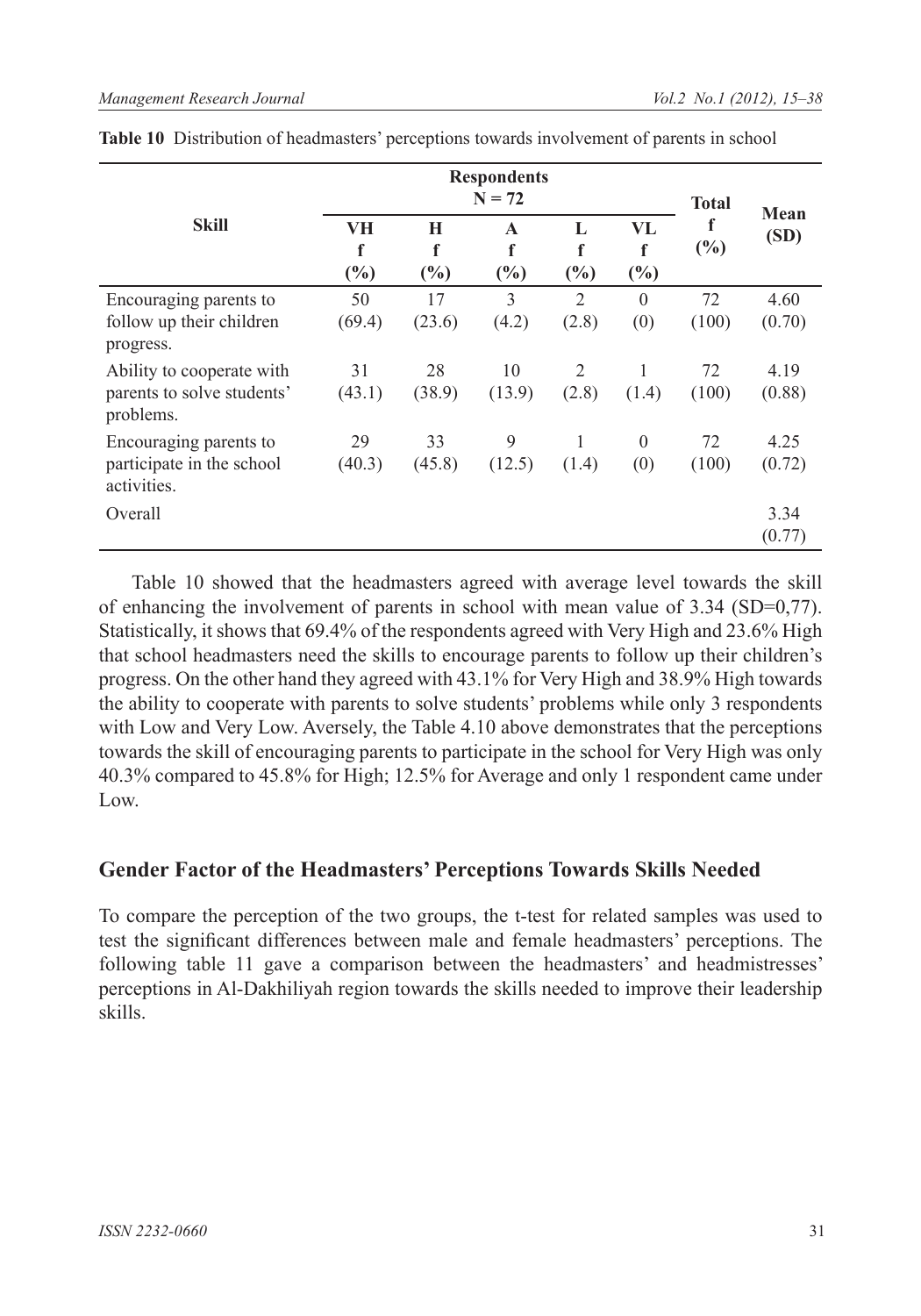| $\bf No$       | <b>Skill</b>                 | <b>Male</b> |           | Female |           | t-value | <b>Sig</b> |
|----------------|------------------------------|-------------|-----------|--------|-----------|---------|------------|
|                |                              | Mean        | <b>SD</b> | Mean   | <b>SD</b> |         |            |
| 1              | Leadership                   | 4.93        | 0.26      | 4.82   | 0.39      | 1.32    | 0.19       |
| 2              | Decision Making              | 4.64        | 0.62      | 4.77   | 0.48      | $-1.00$ | 0.32       |
| 3              | Self Management              | 4.71        | 0.71      | 4.68   | 0.52      | .22     | 0.82       |
| $\overline{4}$ | <b>Financial Management</b>  | 4.68        | 0.86      | 4.75   | 0.53      | $-.43$  | 0.67       |
| 5              | Vision and Mission           | 4.79        | 0.50      | 4.84   | 0.43      | $-.50$  | 0.62       |
| 6              | Human Resource<br>Management | 4.68        | 0.82      | 4.89   | 0.32      | $-1.51$ | 0.13       |
| 7              | The Use of ICT               | 4.46        | 0.80      | 4.55   | 0.82      | $-41$   | 0.68       |
| 8              | Communication                | 4.57        | 0.74      | 4.70   | 0.55      | $-.87$  | 0.39       |
| 9              | Parental Involvement         | 4.43        | 0.79      | 4.59   | 0.69      | $-.92$  | 0.36       |
|                | Overall                      | 4.65        | 0.68      | 4.73   | 0.53      | 0.80    | 0.46       |

|  | Table 11 Gender Factors of the headmaster's perception towards skills needed |  |  |  |  |  |  |  |
|--|------------------------------------------------------------------------------|--|--|--|--|--|--|--|
|--|------------------------------------------------------------------------------|--|--|--|--|--|--|--|

\*Note: t-value significant at p ≤0 .05

In general, Table 11 showed that there is no significant difference towards the headmasters' perception of skills needed between male and female with t value = 0.8 ( $p \ge$ .05). Moreover, from both mean value, mean = 4.65 for male and mean = 4.73 for female, the skill needed between male and female is moderate. From the results as well, we could conclude that both male and female have similar perception which highly agreed towards the most skills needed under the dimensions that stated in the questionnaire of the present study.

#### **Experience Factor of the Headmasters' Perceptions Towards Skills Needed**

**Table 12** Grouping Variable: Experience Year

|             | Headmasters' performance |
|-------------|--------------------------|
| Chi-Square  | 3.200                    |
| Df          | 3                        |
| Asymp. Sig. | 362                      |

a the Wilcoxon test

b Grouping Variable: Experience Year

c. Total N= 72, 1-3 years N=13, 3-6 years N=19, 6-9 years N=27, 10 years and above N=13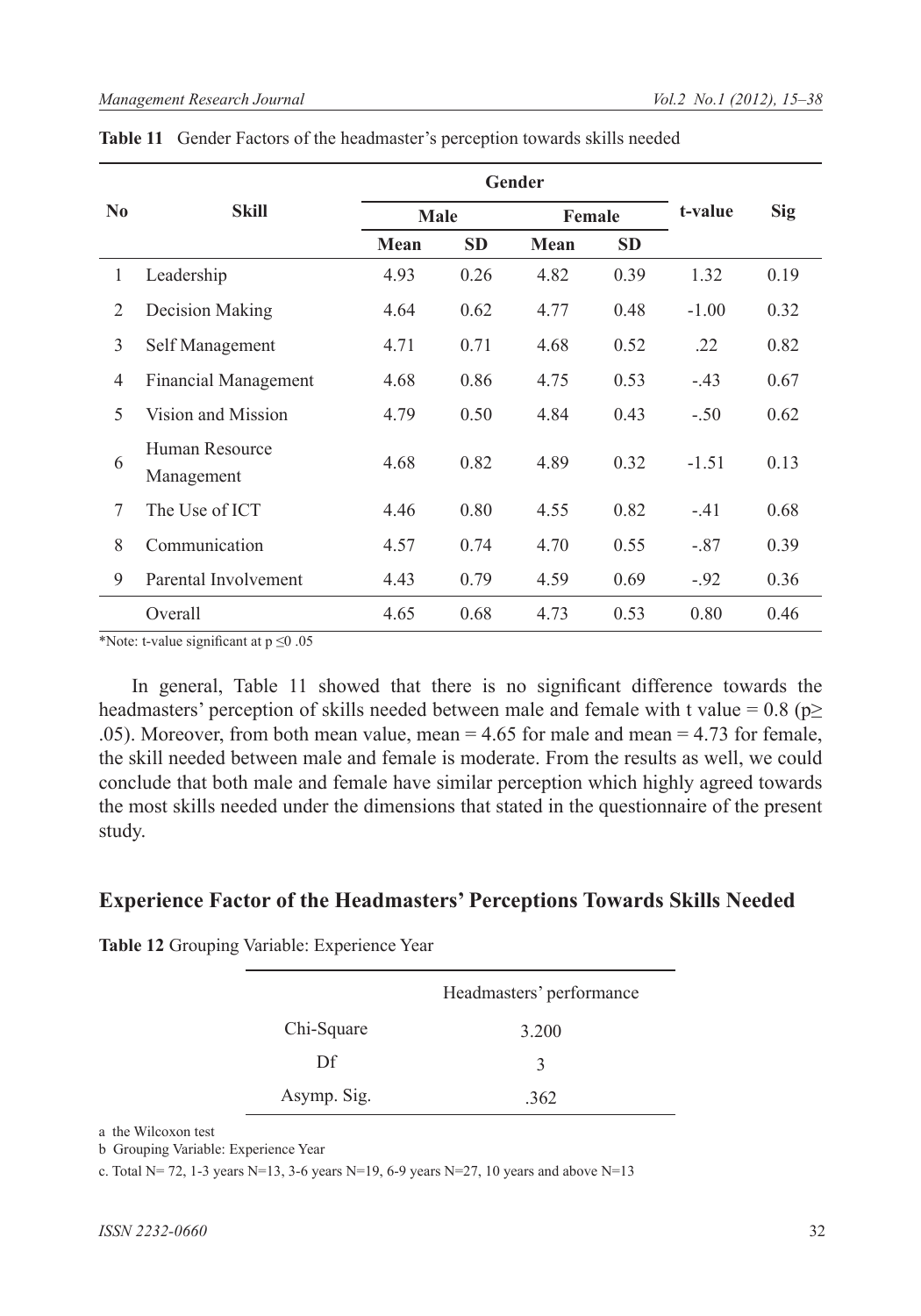The significant difference in the headmasters' perceptions towards the skills needed based on the differences of experiences in the basic education system was analysed using non -parametric test (Wilcoxon test). The following Table 12 shows that chi-square value was calculated at 3.200 and the corresponding p value was .362,  $\gamma$ 2 (3, N= 72) = 3.200,  $(p > .05)$ . It means that there is no significant difference of headmasters' perceptions across the four experience year towards the skill needed. Therefore, we could say that all headmasters have similar perceptions despite of the differences in experience in the basic education.

## **Difficulties and Suggestions to Improve the Leadership Skills as Perceived by the School Headmasters**

Data from the open-ended questions of the research survey showed that less than 25% of our school headmasters were satisfied with their knowledge and skills towards implementing the basic education system effectively. Whereas some of them enhance their knowledge and skills on their own effort through different programs and activities such as computing programs, English courses, visiting others schools, etc. Through the answers provided by the respondents, the researcher selected a list of different activities that the respondents required in order to improve their skills and performance. In order to improve the headmasters' leadership skills, they come up with the following suggestions:

### **a. Pre- training and in-service programs and courses**

- 1. In-service training on how to manage the school financial management and how to manage the school budget.
- 2. Conducting in-service training in human resource which might help to develop the schools' headmasters to improve their skills in managing their staff and identifying their needs.
- 3. Attending courses in English.

### **b. Workshops and meetings**

- 1. Workshops on how to plan, to involve the staff in the school's short and long term plans, mission and vision, with different experienced educational people and lecturers.
- 2. Workshops on decision making and self-management theoretically and practically.
- 3. Workshops on managing time by different expert trainers.

## **c. ICT training programs**

- 1. Using computer software, excel, power point, etc.
- 2. (ICDL) The International Computer Driving License.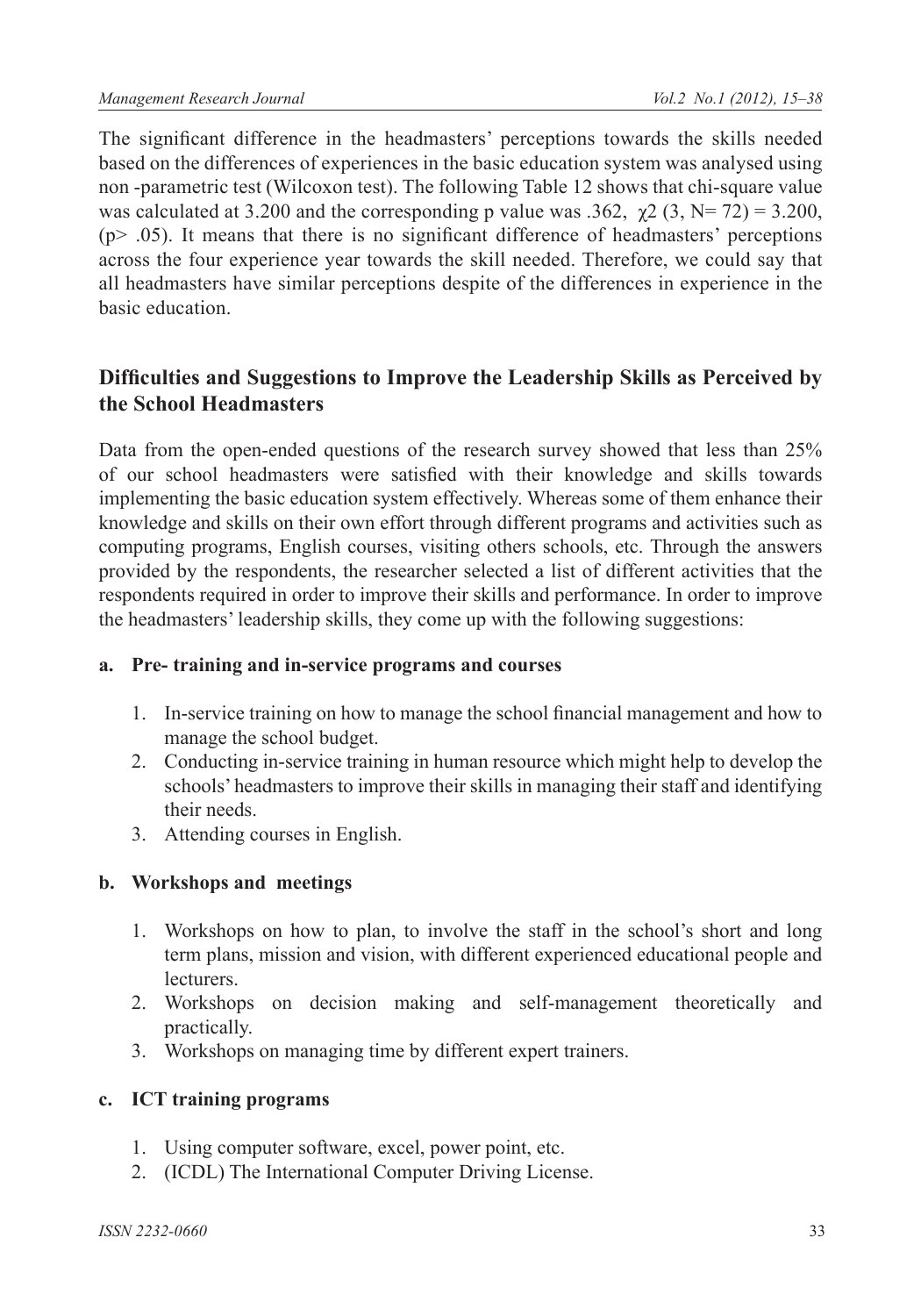- 3. Using internet, using e-mail building-website, and e-learning.
- 4. (SPSS) Statistical Package for Social Sciences.

#### **d. Visits and Supervision**

- 1. Exchanging visits among school headmasters in and outside the region to gain more experience.
- 2. Supervisors when visiting schools should provide clear, critical and fruitful feedback on headmasters' management practices.

### **e. Communities and parents council**

- 1. Activate the role of the state council in order to encourage all the schools, parents, headmasters, teachers, students, etc. to participate in its activities effectively.
- 2. Praise and encourage the community to participate in schools' different activities such as open day, jumbo sale, game competitions, etc.

Overall, the majority of the participants affirmed that headmasters need different types of training programs, workshops and courses in order to enhance their management knowledge and to develop their leadership skills. Al-Ghassani (2003) and Chabra (2005) in their study suggested that school leaders should have different training in school management to enhance their skills and behaviors.

## **DISCUSSION**

As a result of implementing the new education system and according to the Guide of the Basic Education Schools of Oman (2003), it has added different responsibilities to the school headmasters. Where, unfortunately, most of the headmasters were not engaged in pre-training programs or courses in order to prepare them for the new system. Thus, in the researcher's opinion and from the 'open-ended questionnaire' responses, it was noticed that most of the headmasters as they concluded, need different knowledge and skills of educational leadership which, as Fullan (2001) and Yukl (2002) noted, might help them in developing their performance; parallel to what Hoy and Miskel (2005) posit that educational theories and training programs help to develop the quality of education.

A theory of administration recommended that the decision making is one of the dimensions where the school headmasters should have different abilities in order to plan, solve problems and make their decisions. In the highlight of the respondents of the study in Table 3, majority of the them highly agreed that they need these skills (with mean value of 4.40 (SD=0,70) in implementing the aims of the new education system. Likewise, Al-Ghassani (2003) in her study found that most of the headmasters might need the decisionmaking skills in implementing the basic education. Further, the findings show that most of them need different skills in self management which might help them to plan and to organize their daily routines within the basic education schools. This might be because, nowadays,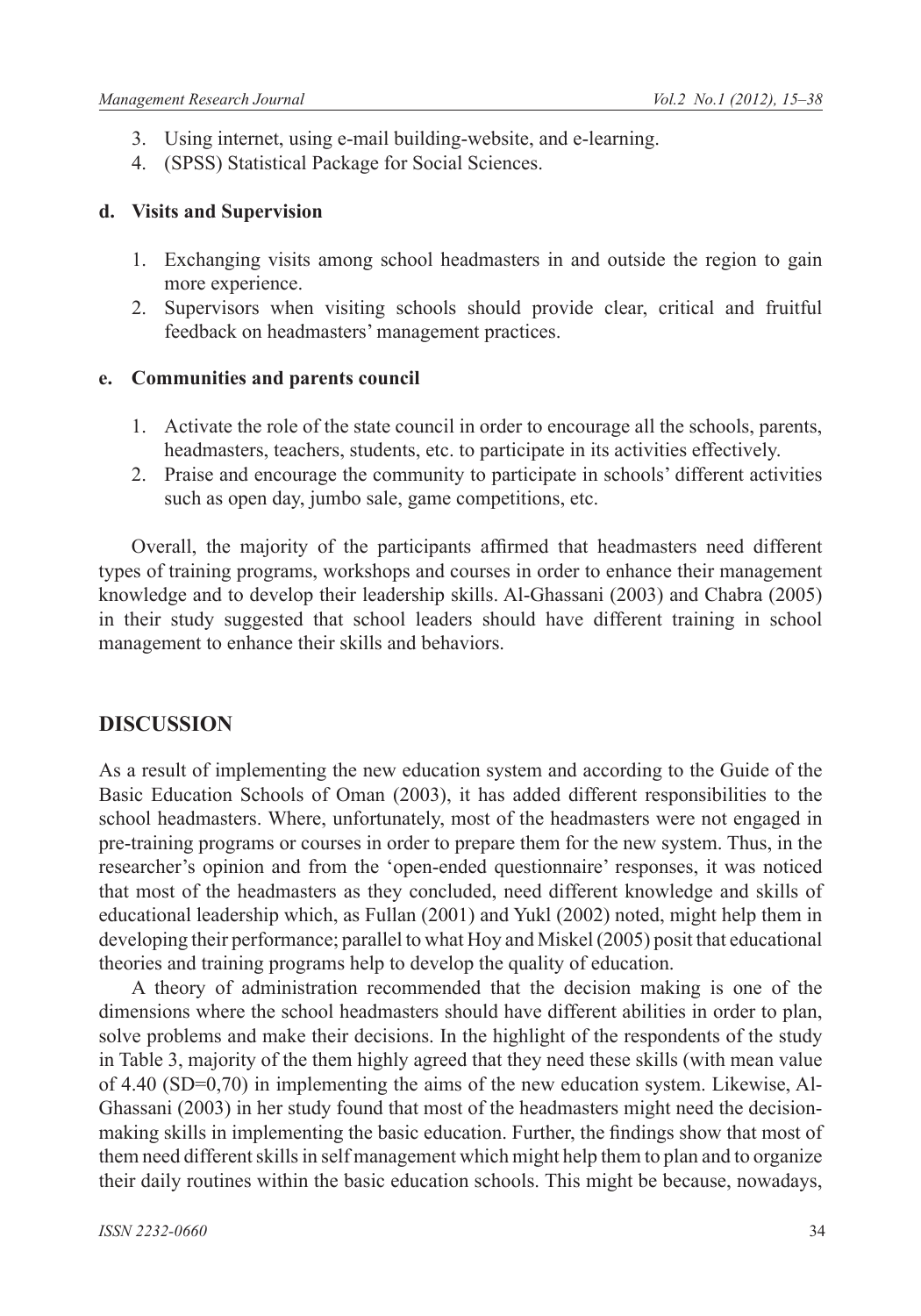most our school headmasters try to be away from the centralization system of managing their schools, which is one of the fundamental aims of the ministry of education in Oman. Certainly, different personal skills are needed. As well this might help them to manage their schools independently and effectively. Allan (2007) agrees that effective school leaders should have particular management skill to deal with the daily school circumstances.

Al- Ghassani, (2003) in her study about improving the leaders' skills in Oman found that our school headmasters need different type of skills in order to achieve their extra responsibilities towards the financial management. This has been substantiated in this study as it was found that most of the perceptions towards the financial management skills needed were similar with mean value of  $4.54$  (SD= $(0,70)$ ., additionally, has demonstrated that the headmasters need different type of activities and programs on how to manage and to increase the school's budget by using alternative ways. This confirms that the basic education has yielded different and extra responsibilities in financial and school budget management.

According to many educational theories, an effective school should have an effective vision and mission along with a highly capable school leader who is able to implement the abovementioned quality in his/her school. Similarly goes to the new schools within the basic education in Oman where the headmasters should have the abilities to implement their vision and mission. Thus, from the findings of the present study, we could suggest that most of the headmasters are in need of certain knowledge and skills to build up the school's vision and mission to cope with the current development. Broadly speaking, as the findings in this study suggest, our headmasters indeed are in need of different types of skills to plan effective vision and mission which involve their staff in the school organization.

Nowadays, many educational scholars agreed that schools should be facilitated with ICT equipment where the school headmaster and the staff should be trained well in using information technology in the daily administrative routines and teaching to support the learning process. The findings of the present study show us that more than 70% of the headmasters need different programs and activities in order to enhance their knowledge and improve their abilities in using the information technology during the their daily routines and to support teaching and learning process. These findings of this study are similar to Moses' (2002) findings as he reviews that in school situation we should: (a) provide some degree of support to the administrative and teachers within the school building so as to train them in how to use ICT during the academic year, and (b) provide adequate support to teachers and administrative staffs within the school so as to train them in the use of information technologies for administrative and communication purposes. , Omani headmasters agreed that they need different types of ICT programs such as using computer software, excel, power point, etc., ICDL and using internet, using e-mail building-website, and e-learning which, might help them to enhance their skills and knowledge of the information technology.

Further findings of this study suggest that communication is an important aspect in which the headmasters handle their job. Thus, good communication can break the barrier between the headmaster and their members. Therefore, the participants of the study agreed that they need communication skills which might help in bridging the gap between them and other people, either within their school fraternity or within the community. Al- Ghassani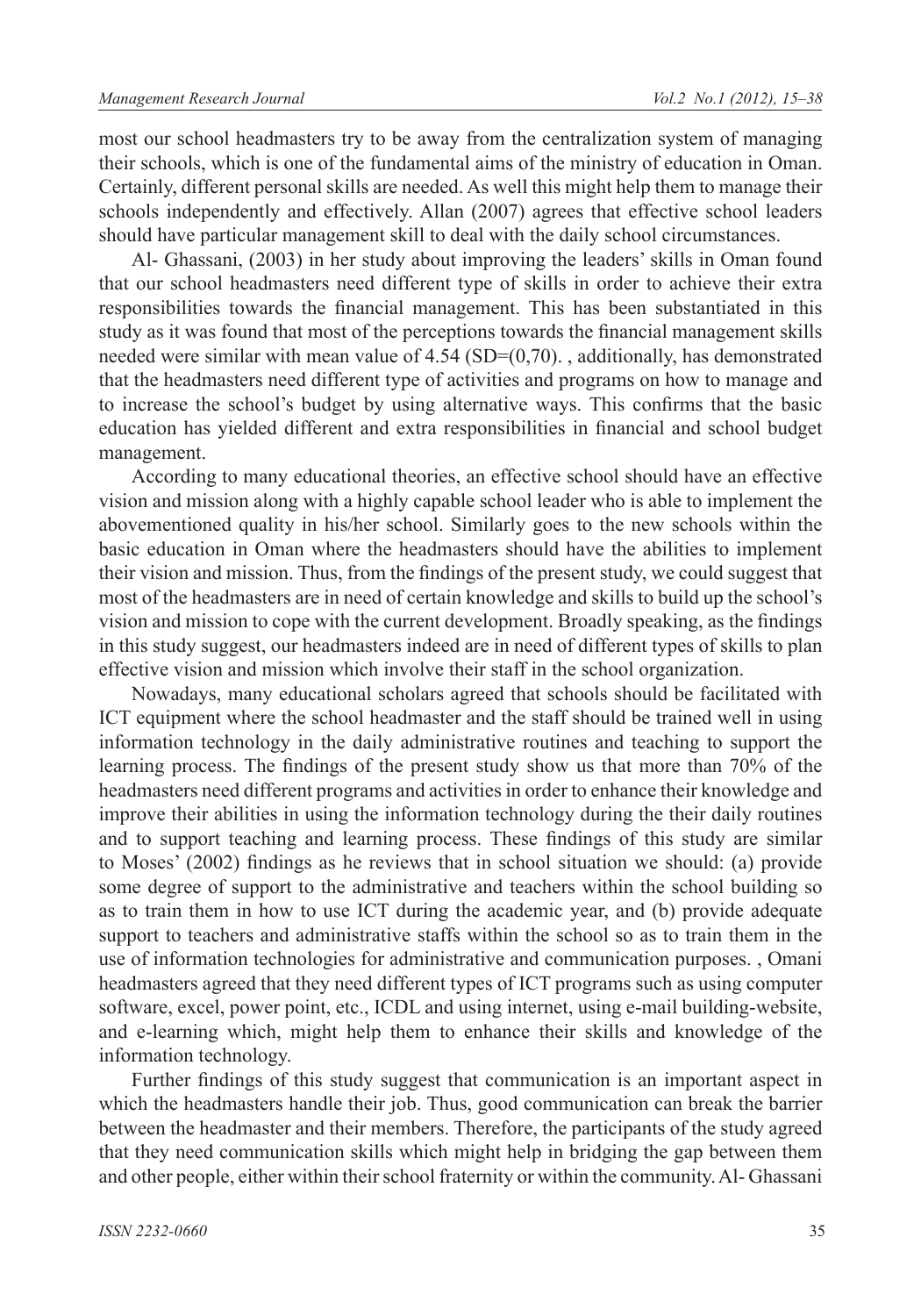(2003) in her study, on improving skills of the school leaders in Oman in the new education system, has obtained similar results where, the school headmasters might need different types of communication skills to help them influence their school's organization and its performance. The results of this study has demonstrated us that most of the headmasters affirmed that they need human resource skills in order to enhance their leadership skills and knowledge which on the other hand help them to manage their schools effectively. Thus, 77% of Omani school headmasters stated, conducting in-service training in human resource might help them to improve their skills in managing their staff and identifying their needs; similar as to Currie (2006) and Allan (2007) who assert that, enhancing the human resource skills could be fulfilled either by in-house programs or by in service training, which in turn help to ensure the headmaster's performance.

According to the Guide of the Basic Education Schools of Oman (2003), one of the main responsibilities of the school headmasters in the basic education is to activate parents and society involvement in schools. Hence, the findings in Table, 1.10 about the type of skills that might be needed in involving parents and the community in school organization illustrated that, our school headmasters are in need of these skills which might provide them the capability to cooperate with the community. Likewise, Knoff (2007) in his study proposes that, schools' leaders should have the abilities to create ways and activities which might engage parents with the school.

Schools these days, embrace many more processes, accountabilities and managerial complexities. As a result, many scholars and practitioners agree that the school headmasters should be adequately prepared with educational knowledge, traits and leadership skills through different training and programs so as to change the traditional methods and to meet the leadership challenges and complexity needs of the schools (McEwan, 2003; Hoy  $\&$ Miskel, 2005; Yukl, 2006; Allan, 2007). Conclusively, as the present study findings suggest, our headmasters undeniably are in need of different leadership skills through different activities and training programs to enhance their management knowledge, which in turn might help them to implement the new basic education aims and its new responsibilities.

## **CONCLUSION**

School leadership is not the result of simply obtaining a position, but rather possessing the knowledge and understanding of successful leadership skills along with the personal ability to effectively implement those skills towards their school performance. The study finds that knowledge and leadership skills in school's vision and mission, human resource management, finance, other issues and state mandates are the primary focus for the preparation of school leaders, thus, education reform in Oman should have a strong emphasis on leadership skills to promote good performance, which on the other hand help them to implement their responsibilities in the basic education.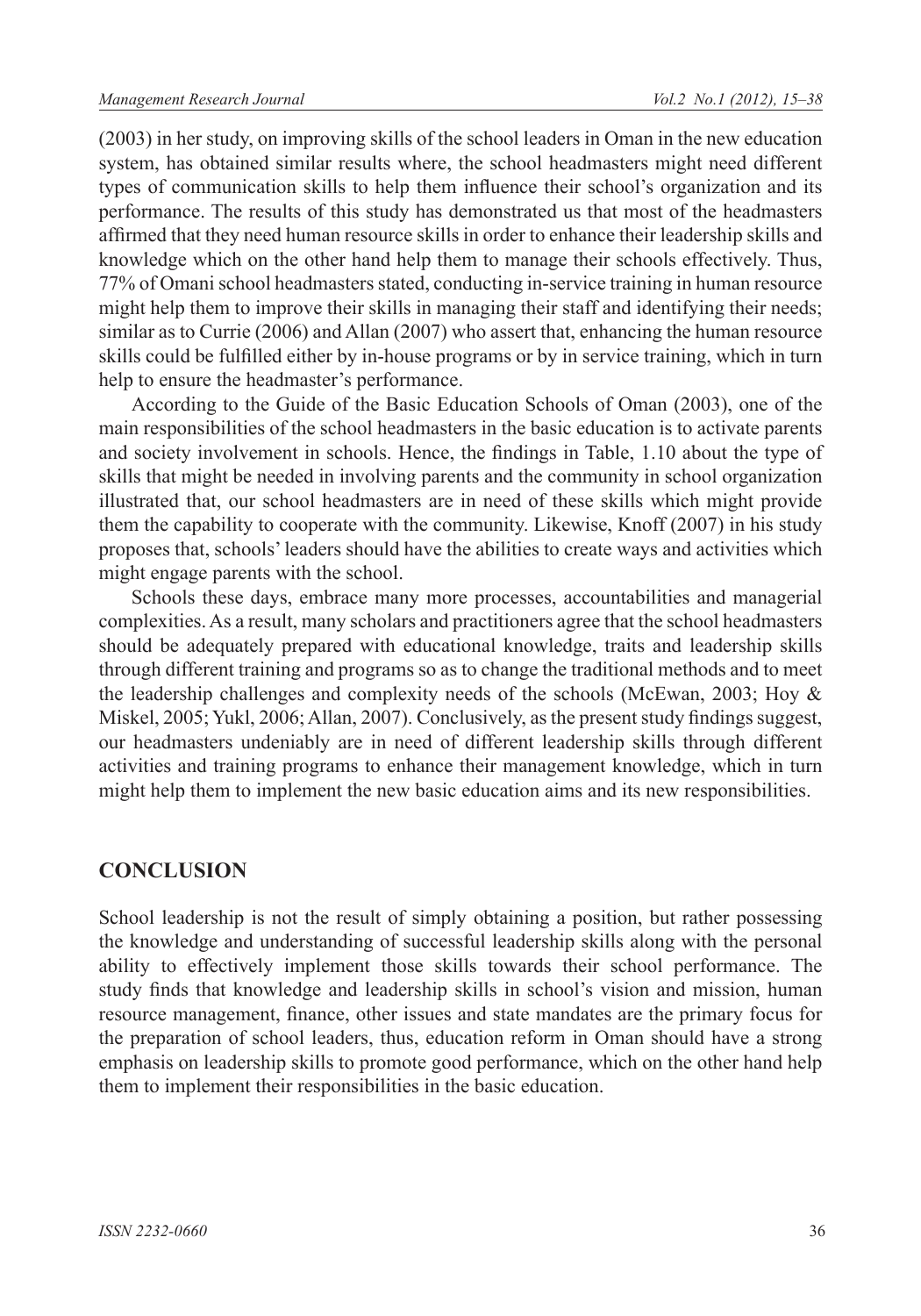#### **REFERENCES**

- Al-Ghassani, H. A. (2003). Improving skills of leaders in the new education system in Oman (Master of Education dissertation, University of Nottingham).
- Allan, B. (2007). *Supervising and leading teams in ILS*. London: Facet publishing.
- Bell, L. and Rhodes, C. (1996). *The skills of primary school management*. London: Routledge.
- Bush, T. (2005). Educational leadership and management. *Emal Journal*, 33(1), 5‒7.
- Chabra, S. K. (2005). Leadership behavior and effectiveness among secondary school principals in Klang (Master of Education Project Paper ,University of Malaya, 2005).
- Cliffs, NJ, Murphy, J. and Datnow, A. (2003). *Leadership lessons from comprehensive school reforms*. Thousand Oaks, CA: Corwin press.
- Currie, D. (2006). *Introduction to human resource management*. London: CIPD.
- Deal, T. E. and Peterson K. D. (1990). *The principal's role in shaping school cultures*. Washington: US department of education.
- Elmore, R. E. (2000). Building a new structure for school leadership, Albert Shanker Institute. http://www.shankerinstitute.org/Downloads/building.pdf.
- Evans, J. and Gold, A. (1998). *Reflecting on school management*. London: Falmer Press.
- Fildler. B. (2005). *Strategic management for school development: Leading your school's improvement strategy*. London: Paul Chapman publishing.
- Fullan, M. (2001). *The new meaning of educational change*. (3rd Ed). New York: Teachers College press.
- Gray, J, Deal T.E and Peterson K.D. (1999). *Improving schools: Performance and potential*. Buckingham: Open University Press.
- Hoy, W. K. and Miskel, C. G. (2005). *Educational Administration: Theory, research and practice*. (6th Ed). New York: McGraw-Hill.
- Karen, I. (1990). *Communication skills.* (ERIC Clearinghouse on Educational Management Eugene OR. ERIC Digest No. 102).
- Kaufman, R. and Zahn, D. (1993). *Quality management plus: The continuous improvement of education*. California: Corwin Press, INC.
- Knezevich, S. J. (1984). *Administration of public education: A sourcebook for the leadership and management of education institutions*. New York: Harpper and Row.
- Knoff, H. M. (2007). *Best practices in strategic planning, organizational development, and school effectiveness*. Arkansas Department of Education-Special Education: Project ACHIEVE Incorporated Press, 1-32.
- Leithwood, K., Louis, K., Anderson, S. and Wahlstrom, K. (2004). *How leadership influences student learning*. New York: Wallace Foundation Learning.
- McEwan, E. K. (2003). *10 traits of highly effective principals: From good to great performance*. Corwin: Thousand Oaks.
- Ministry of Education [MOE]. (2003). *Basic education school's guide the Arabic addition*. Muscat: Ministry of Education.
- Morphet, E. L., Johns, R. L., and Reller, E. L (1982). *Educational organization and administration: Concepts, practice and issues*. New Jersey: Prentice Hall.
- Moses, K. D. (2002). *Educational computer system maintenance and support: They cost more than you think!*. TechKnowLogia, 4(1), 59-62. Retrieved July 10, 2004, from http://www. techknowlogia.org. .
- Murphy, J. (1990). *Principal instructional leadership*. In Thurston, P and Lotto, L (Editors), Advances in educational leadership. Greenwich: JAI Press.
- Murphy, J. and Datnow, A. (2003). *Leadership lessons from comprehensive school reforms*. Thousand Oaks: Corwin Press.